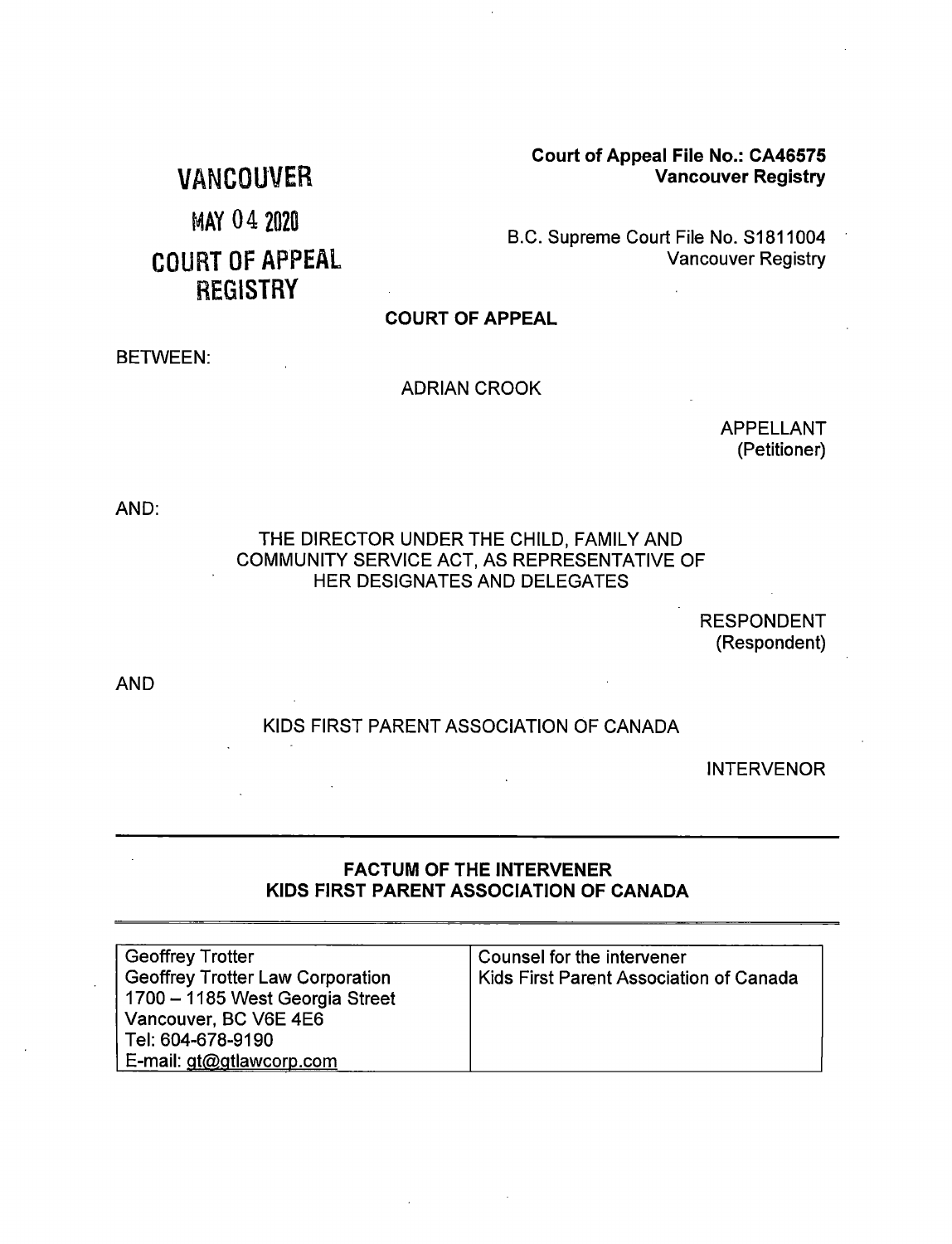## **Court of Appeal File No.: CA46575 Vancouver Registry**

B.C. Supreme Court File No. S1811004 Vancouver Registry

## **COURT OF APPEAL**

BETWEEN:

## ADRIAN CROOK

APPELLANT (Petitioner)

AND:

## THE DIRECTOR UNDER THE CHILD, FAMILY AND COMMUNITY SERVICE ACT, AS REPRESENTATIVE OF HER DESIGNATES AND DELEGATES

RESPONDENT (Respondent)

AND

# KIDS FIRST PARENT ASSOCIATION OF CANADA

INTERVENOR

## **FACTUM OF THE INTERVENER KIDS FIRST PARENT ASSOCIATION OF CANADA**

| <b>Geoffrey Trotter</b>                 | Counsel for the intervener              |
|-----------------------------------------|-----------------------------------------|
| <b>Geoffrey Trotter Law Corporation</b> | Kids First Parent Association of Canada |
| 1700 - 1185 West Georgia Street         |                                         |
| Vancouver, BC V6E 4E6                   |                                         |
| Tel: 604-678-9190                       |                                         |
| E-mail: $gt@q$ tlawcorp.com             |                                         |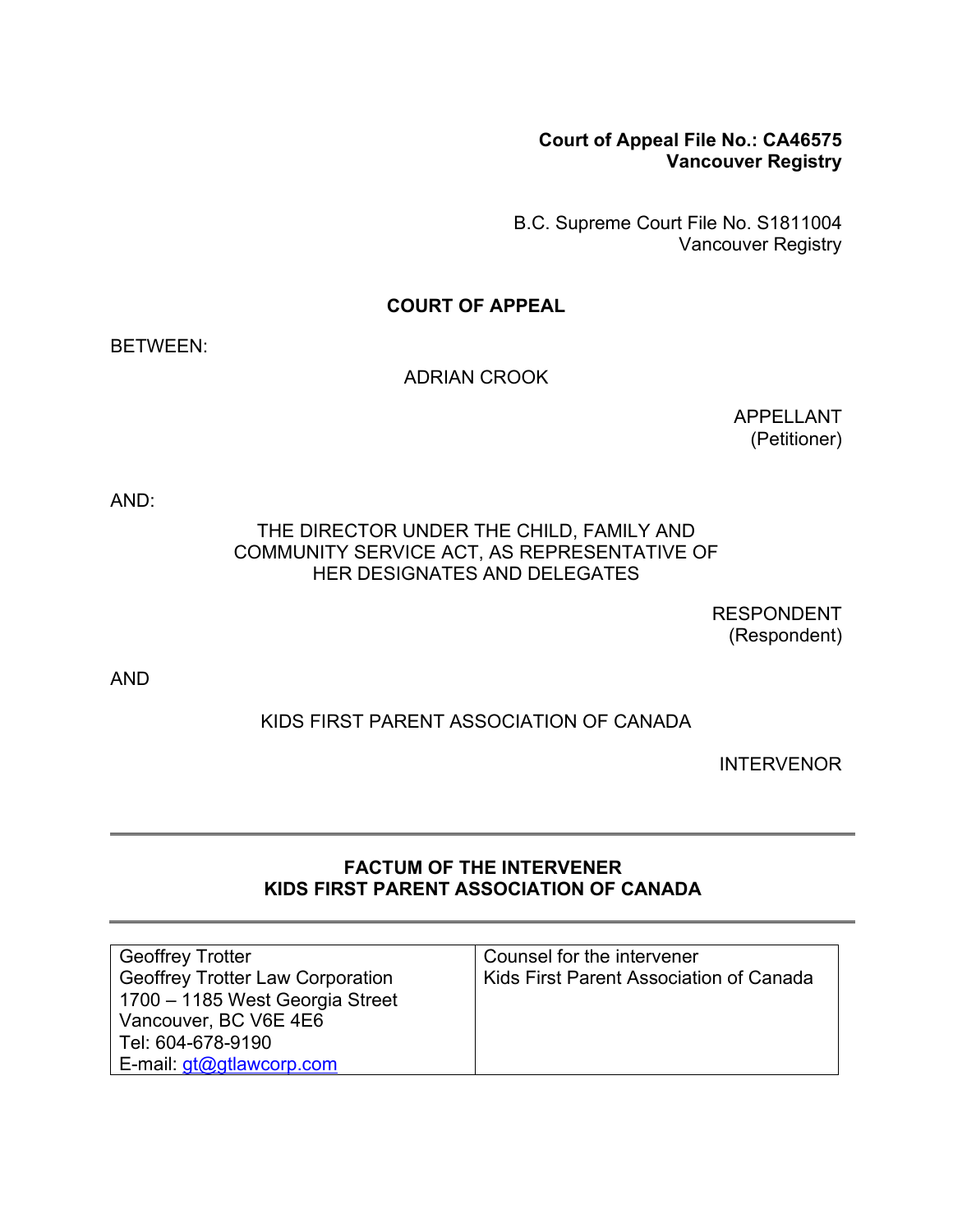| Malcolm B. Funt                       | Counsel for the appellant            |
|---------------------------------------|--------------------------------------|
| Bojm, Funt & Gibbons LLP              | <b>Adrian Crook</b>                  |
| 330-1168 Hamilton St.                 |                                      |
| Vancouver, BC                         |                                      |
| <b>V6B 2S2</b>                        |                                      |
| Phone: 604-363-7121                   |                                      |
| Email: mfunt@bfg-law.ca               |                                      |
|                                       |                                      |
| Sointula Kirkpatrick                  | Counsel for the respondent           |
| <b>Legal Services Branch</b>          | The Director Under The Child, Family |
| Ministry of Attorney General          | And Community Service Act, as        |
| PO Box 9280 Stn Prov Govt             | representative of Her Designates And |
| Victoria, BC V8W 9J7                  | <b>Delegates</b>                     |
| Phone: 250-387-3323                   |                                      |
| Fax: 250-356-9154                     |                                      |
| Email: Sointula.Kirkpatrick@gov.bc.ca |                                      |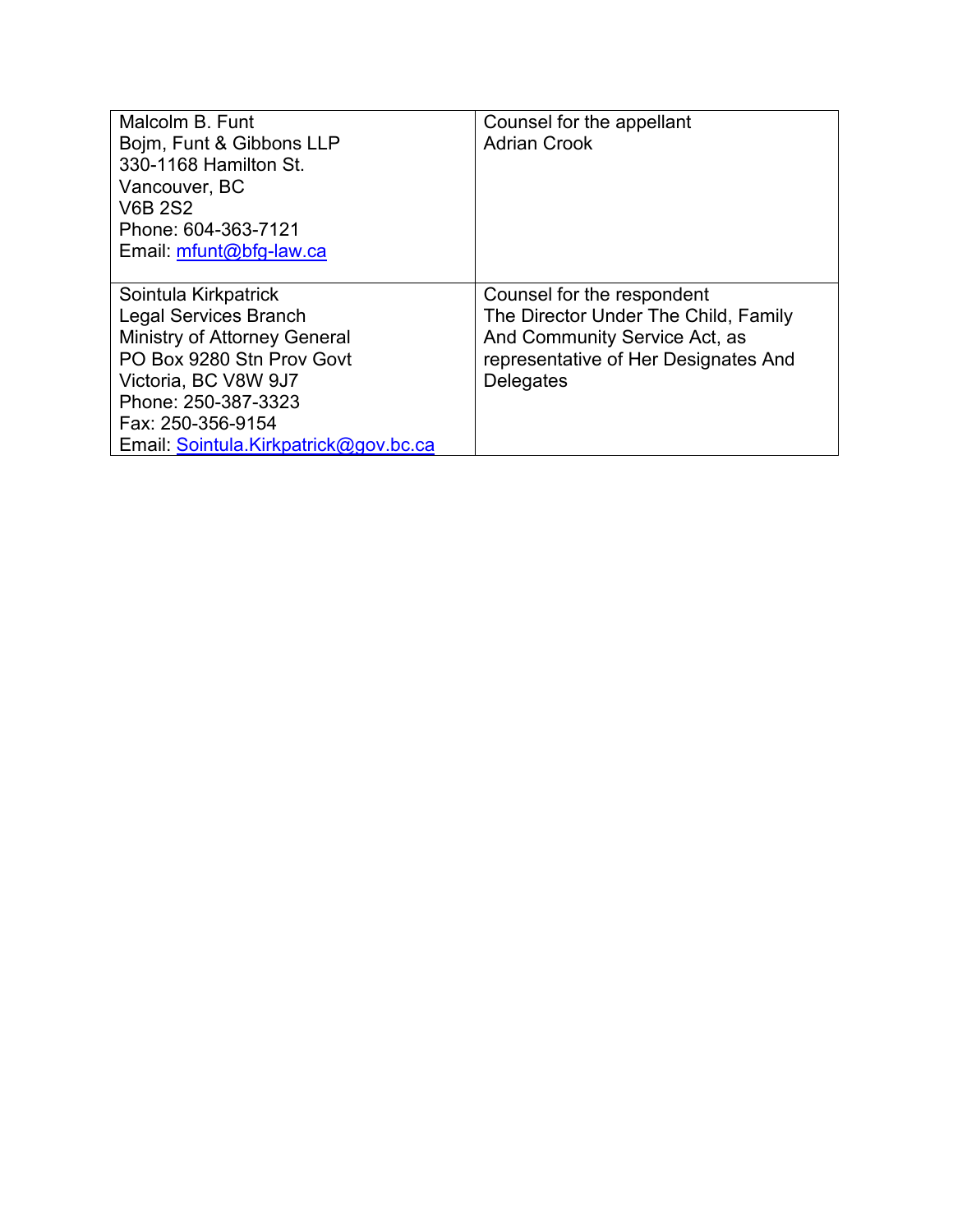# **INDEX**

<span id="page-3-0"></span>

| PARTS 1 AND 2 - STATEMENT OF FACTS AND ISSUES ON APPEAL 1                           |
|-------------------------------------------------------------------------------------|
|                                                                                     |
| $A_{\cdot}$                                                                         |
| Parental liberty is engaged by implied threats by the Director's delegates 4<br>В.  |
| $C_{\cdot}$<br>The Act authorizes only child protection, not parental regulation  6 |
| D.                                                                                  |
|                                                                                     |
|                                                                                     |
|                                                                                     |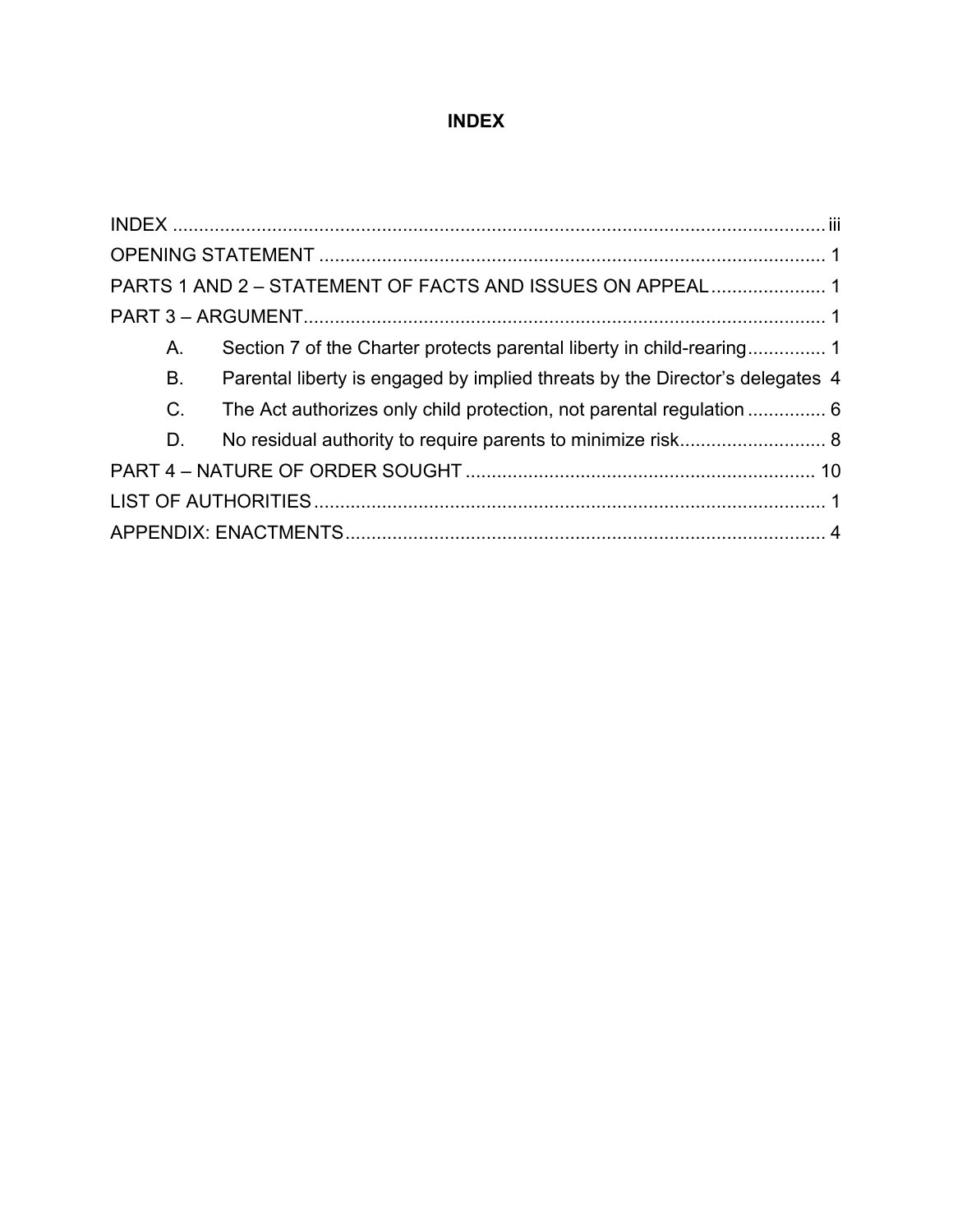#### **OPENING STATEMENT**

<span id="page-4-0"></span>Can a social worker threaten to take a child away unless its parent 'agrees' to the social worker's demands?

The answer – intuitively, constitutionally, and legislatively – is: only in those exceptional cases where the child is in need of protection as defined by statute.

The *Child, Family and Community Service Act* grants the Director, through her social workers, extraordinary powers to profoundly interfere in intimate family relationships, similar in many ways to police powers. The public tolerates this because of the moral imperative to protect children – who are powerless to defend themselves – from abuse, neglect, and other harm. For the Director to utilize these extraordinary powers for less compelling purposes, however, endangers public support for the carefully calibrated statutory scheme. It also risks harming the very children she is mandated to protect.

Section 7 of the *Charter* protects parental liberty to adopt a wide range of child-rearing approaches, and to make a wide range of parenting decisions, free of state interference. The principles of fundamental justice permit the Director to interfere only where the parent renders their child in need of protection. No lesser standard will suffice, even if it is loosely 'safety related'. The *Act* recognizes the fact that interference itself comes at a price which must be heavily justified.

The text of the *Act*, and the Hansard debates, confirm that the statutory intent is for the Director to intervene only where children need protection, not to 'fix' imperfect parenting. Where the children are not in need of protection, the Director has no jurisdiction to impose general safety standards on parents, nor to second-guess particular parental assessments of a child's abilities, maturity, and best interest. The Director is neither the 'Parenting Safety Board' nor the 'Superintendent of Parents.'

This appeal presents an important opportunity for this Court to re-iterate what is, and is not, within the Director's responsibility. Happily, the rights of children to be free of harm, the interest of children in family stability, and the s. 7 liberty rights of parents, can all be simultaneously achieved by a straightforward affirmation of the scheme of the *Act*.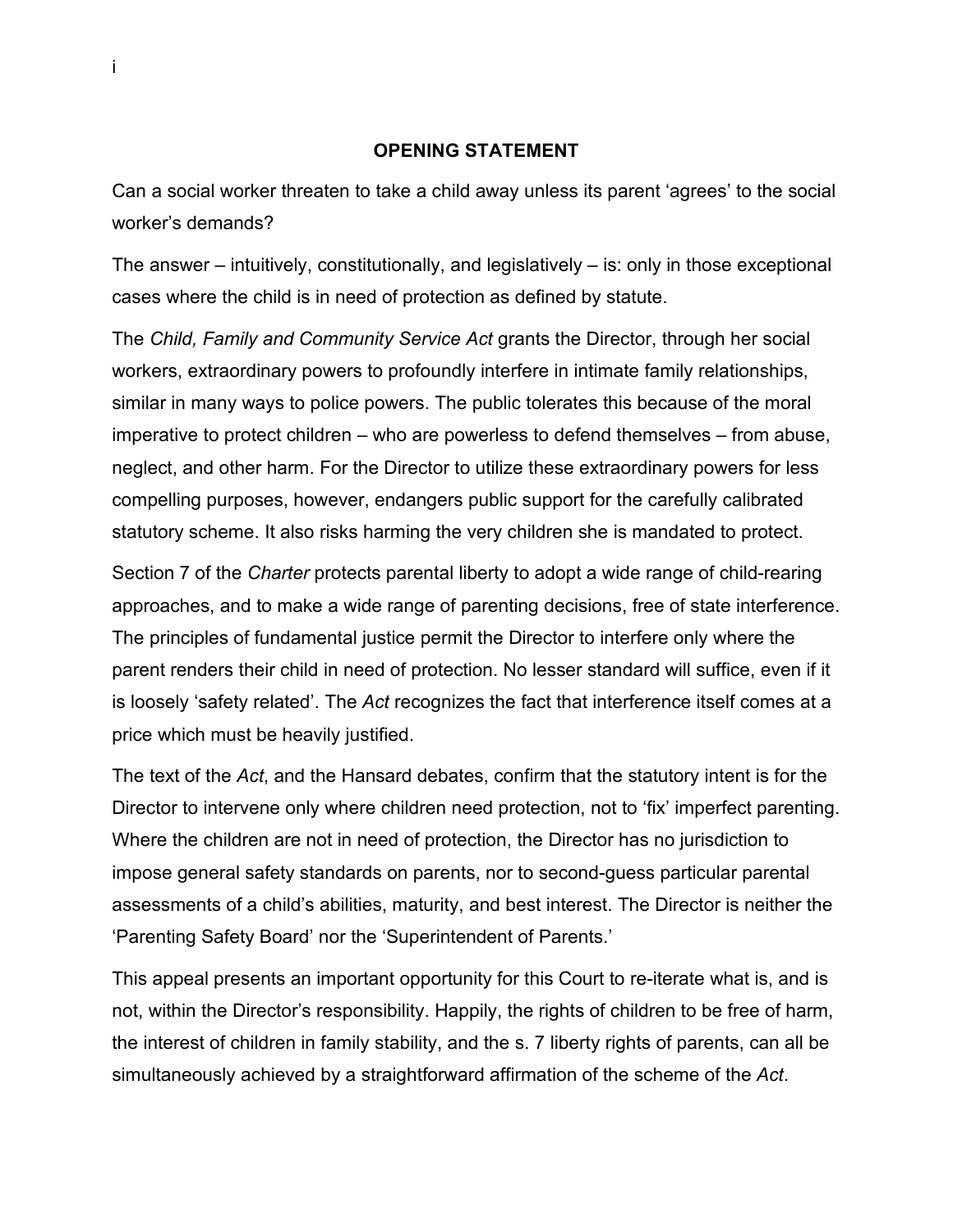# **PARTS 1 AND 2 – STATEMENT OF FACTS AND ISSUES ON APPEAL**

<span id="page-5-0"></span>1. Kids First intervenes to provide submissions on parental liberty under s. 7 of the *Charter*, and the Director's related jurisdictional limits under the *Act*.

# **PART 3 – ARGUMENT**

# <span id="page-5-2"></span><span id="page-5-1"></span>**A. Section 7 of the Charter protects parental liberty in child-rearing**

2. This Court recently followed *B.(R.) v. Children's Aid Society of Metropolitan Toronto*, [1995] 1 S.C.R. 315, confirming that "the liberty interest of parents protected under s. 7 of the *Charter*" encompasses parental decisions about a child's medical care.[1](#page-5-3)

3. The present appeal calls for a determination of which other types of parental decisions receive this same protection. This appeal is unique as the Director has admitted that the appellant's children were not in need of protection. Accordingly, any infringement of the appellant's liberty interest will not be 'saved' by complying with the principles of fundamental justice.<sup>[2](#page-5-4)</sup> Determining the scope of the liberty interest will also resolve any ambiguity in the statutory interpretation of the extent of the Director's powers. Finally, it will colour the severity of any conduct by the Director found to be outside jurisdiction from a 'mere' administrative law defect, to a breach of Constitutional rights.

4. *B(R)* at para. 83 gives "medical care" as but one example of the "fundamental matters" falling within the scope of parental liberty. The same paragraph states that parental liberty "include [es] medical care and moral upbringing," indicating that the categories are not closed. Although state intervention was justified for the "medical treatment" at issue in that case, La Forest J. at para. 71 defined the parental s. 7 liberty interest for the purpose of "child protection as a whole" to address the "more general question of the right of parents to rear their children without undue interference by the state."

5. Parental liberty benefits children, because "parents are more likely [than the state] to appreciate the best interests of their children", and parents "have a deep personal interest" in their children's well-being: *B(R)* at para. 85. "[T]he right of parents to care for their children and make decisions for their well-being … is primary, and the state's authority

<span id="page-5-3"></span><sup>1</sup> *[A.B. v. C.D.](http://canlii.ca/t/j4gnl)*, 2020 BCCA 11 at para. 208.

<span id="page-5-4"></span><sup>2</sup> *[New Brunswick \(Community Services\) v. G. \(J.\)](https://scc-csc.lexum.com/scc-csc/scc-csc/en/item/1725/index.do)*, [1999] 3 S.C.R. 46 at para. 70 ("*G(J)*")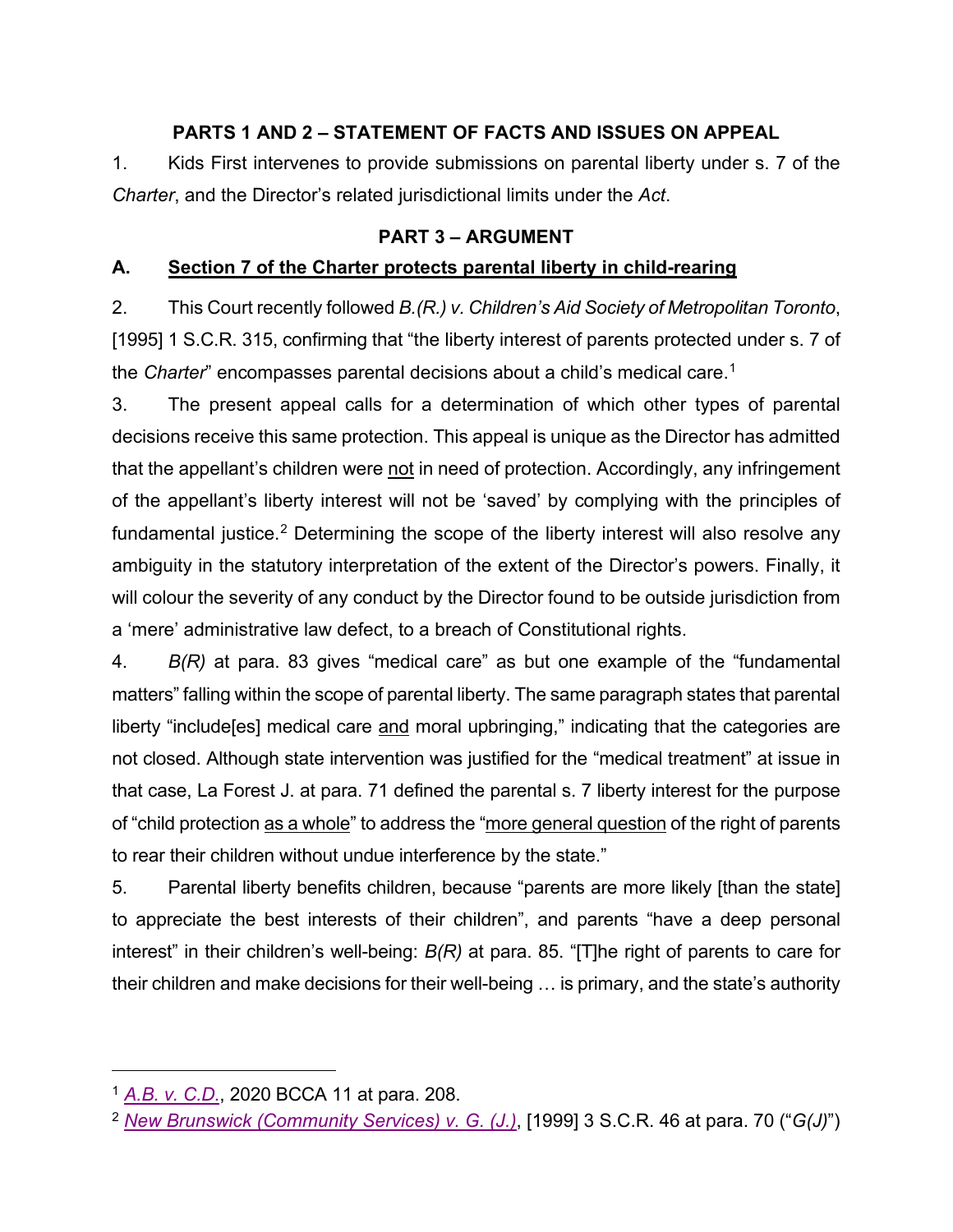is secondary to that parental right."[3](#page-6-0) The presumption in s. 2(b) of the *Act* that children's best interest lies with their parents reflects both pre- and post-*Charter* jurisprudence.[4](#page-6-1)

6. Parental liberty serves the parent-child *relationship*, in the same way as the doctrine of solicitor-client privilege, and the *Charter* freedoms of religion and association, protect and nurture other relationships viewed as valuable by our society and by the law.<sup>[5](#page-6-2)</sup> To narrow any of these legal protections would harm the underlying relationships.

7. The parent-child relationship is "fundamentally [and] inherently personal", and the way a parent raises their children "implicate[s] basic choices going to the core of what it means to enjoy individual dignity and independence", placing it squarely within the purposes of s. 7.[6](#page-6-3) Parental liberty protects against state interference in the ability of the parent to raise their child in accordance with the parent's understanding of what is true and valuable; to provide a moral upbringing which reflects the parent's values. It does violence to parental liberty and integrity to be ordered to parent by someone else's values. For the state to overrule these good faith and inherently personal basic choices is "not simply rejecting the individual [parent]'s views and values, it is denying her or his equal worth."[7](#page-6-4)

8. Parents "must enjoy correlative rights" to their parental responsibilities which "translates into a protected sphere of parental decision-making": *B(R)* at para. 85. No parent can be effective without authority. The Supreme Court of Canada recognizes parents' "relatively large measure of freedom from state interference to raise their children as they see fit"; "carv[ing] out a sphere" of independent parental authority "protects both children

<span id="page-6-0"></span><sup>3</sup> *[E.T. v Hamilton-Wentworth District School Board](http://canlii.ca/t/hnz2n)*, 2017 ONCA 893, at para 65.

<span id="page-6-1"></span><sup>4</sup> Even if the parents are impoverished: *[Martin v. Duffel](https://www.canlii.org/en/ca/scc/doc/1950/1950canlii11/1950canlii11.pdf)*, [1950] S.C.R. 737 at 746; *[Hepton](https://scc-csc.lexum.com/scc-csc/scc-csc/en/3911/1/document.do)  [v. Maat](https://scc-csc.lexum.com/scc-csc/scc-csc/en/3911/1/document.do)*, [1957] S.C.R. 606, approved in *[G\(J\)](https://scc-csc.lexum.com/scc-csc/scc-csc/en/item/1725/index.do)* at para. 69. *[G\(J\)](https://scc-csc.lexum.com/scc-csc/scc-csc/en/item/1725/index.do)* at para. 73, 76.

<span id="page-6-2"></span><sup>5</sup> *[Alberta \(Privacy Commissioner\) v. University of Calgary](https://scc-csc.lexum.com/scc-csc/scc-csc/en/item/16251/index.do)*, 2016 SCC 53 at para. 26; *[Loyola High School v. Quebec](https://scc-csc.lexum.com/scc-csc/scc-csc/en/item/14703/index.do)*, 2015 SCC 12 at paras. 59, 93; *[Mounted Police](https://scc-csc.lexum.com/scc-csc/scc-csc/en/item/14577/index.do)  [Association v. Canada](https://scc-csc.lexum.com/scc-csc/scc-csc/en/item/14577/index.do)*, 2015 SCC 1 at paras. 35, 56, 57, 62, 64.

<span id="page-6-4"></span><span id="page-6-3"></span><sup>6</sup> *[Godbout v. Longueuil \(City\)](https://scc-csc.lexum.com/scc-csc/scc-csc/en/1560/1/document.do)*, [1997] 3 SCR 844 at para. 66 (La Forest J.), approved in *[R. v. Malmo-Levine; R. v. Caine](https://scc-csc.lexum.com/scc-csc/scc-csc/en/item/2109/index.do)*, 2003 SCC 74 at para. 85. Examples include marriage, having children, child-rearing decisions, and medical decisions: *Halsbury's Laws of Canada - Constitutional Law (Charter of Rights)* Dwight Newman; HCHR-57; §VIII(2)(3) <sup>7</sup> *[Mouvement laïque v. Saguenay](https://scc-csc.lexum.com/scc-csc/scc-csc/en/item/15288/index.do)*, 2015 SCC 16 at para. 73 (s. 2(a), by analogy).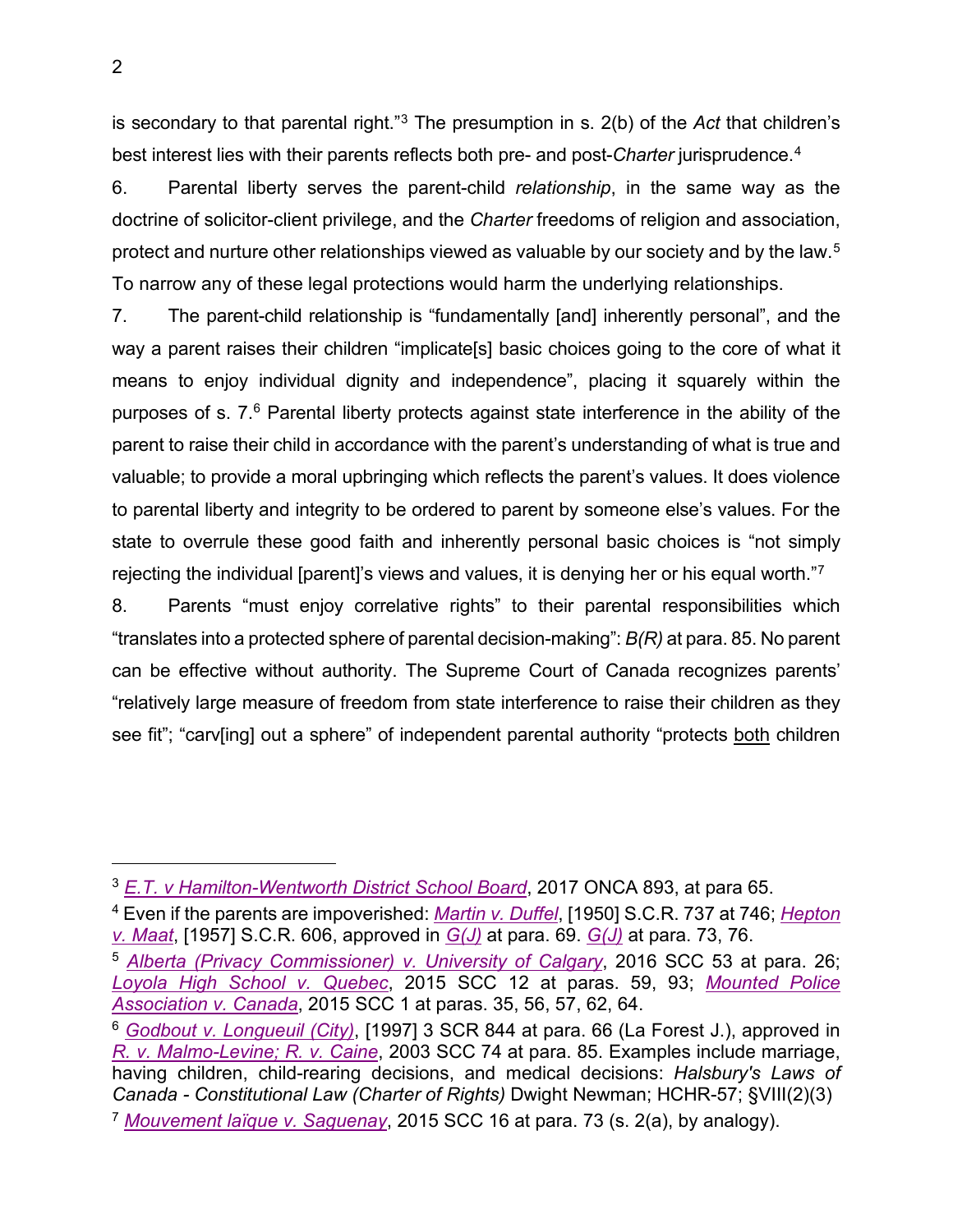and parents."[8](#page-7-0) The *Family Law Act* codifies a margin of deference for this same reason. [9](#page-7-1)

9. *B(R)* was followed in this province in the family law context in *F.(N)*[10](#page-7-2):

It is not open to a court to substitute its own opinion on matters of morality for that of the custodial parent, always providing that the custodial parent's views on morality are not inconsistent with public policy. … The parent is entitled to bring up his or her child in any religion … or lifestyle that the parent selects…

10. International legal instruments declare the family to be the "fundamental group unit of society"<sup>[11](#page-7-3)</sup> and require states to "respect the responsibilities, rights, and duties of parents ... to provide … direction and guidance" to their children.[12](#page-7-4) "The *Charter* should generally be presumed to provide protection at least as great as that afforded by similar provisions in international human rights documents which Canada has ratified."[13](#page-7-5) Recent scholarship, learning from Canada's historical failings, suggests these and other international instruments establish a right of "family integrity" which sees the family as "fundamentally autonomous from" and "entitled to protection<u> from the state</u>".<sup>[14](#page-7-6)</sup>

11. Respecting parental liberty also supports a diverse society. The family is one of the essential institutions through which culture is transmitted. "Autonomous families not only provide the conditions needed for the physical and emotional development of individual children, but also make possible a religious and cultural diversity that might disappear if the state extensively regulated or controlled child rearing."<sup>[15](#page-7-7)</sup> The legacy of cultural disruption

<span id="page-7-0"></span><sup>8</sup> *Winnipeg [Child and Family Services v. K.L.W.](https://scc-csc.lexum.com/scc-csc/scc-csc/en/item/1812/index.do)*, 2000 SCC 48 at para. 72 ("K.L.W."); *[Canadian Foundation for Children,](https://scc-csc.lexum.com/scc-csc/scc-csc/en/item/2115/index.do) Youth and Law v. Canada*, 2004 SCC 4 at paras. 1-2.

<span id="page-7-1"></span><sup>9</sup> *[Fawcett v. Read](http://canlii.ca/t/gngkz)*, 2016 BCSC 310 at paras. 25-28.

<span id="page-7-3"></span><span id="page-7-2"></span><sup>10</sup> *[F.\(N.\) v. S.\(H.L.\)](http://canlii.ca/t/1f6wq)* (1998), 60 B.C.L.R. (3d) 283 (S.C.) paras. 42-43, aff'd [1999 BCCA 398.](http://canlii.ca/t/1fc73) <sup>11</sup> *[Universal Declaration of Human Rights](https://www.un.org/en/universal-declaration-human-rights/)*, at Art. 16(3). See also *[International Covenant](https://treaties.un.org/doc/Treaties/1976/01/19760103%2009-57%20PM/Ch_IV_03.pdf)  [on Economic, Social and Cultural Rights](https://treaties.un.org/doc/Treaties/1976/01/19760103%2009-57%20PM/Ch_IV_03.pdf)* Art 10(1); *[International Covenant on Civil and](https://www.ohchr.org/en/professionalinterest/pages/ccpr.aspx)  [Political Rights](https://www.ohchr.org/en/professionalinterest/pages/ccpr.aspx)* at Art. 23(1).

<span id="page-7-4"></span><sup>12</sup> *[Convention on the Rights of the Child](https://www.ohchr.org/en/professionalinterest/pages/crc.aspx)* at Art. 5.

<span id="page-7-5"></span><sup>13</sup> *[R. v. Hape](https://scc-csc.lexum.com/scc-csc/scc-csc/en/item/2364/index.do)*, 2007 SCC 26. *[Inglis v. British Columbia](http://canlii.ca/t/g2d20)*, 2013 BCSC 2309.

<span id="page-7-6"></span><sup>&</sup>lt;sup>14</sup> Amy Anderson, Hon. Dallas Miller, & Dwight Newman, "Canada's Residential Schools [and the Right to Family Integrity,](https://digitalcommons.schulichlaw.dal.ca/cgi/viewcontent.cgi?article=2102&context=dlj)" 41 Dalhousie L.J. 301 (2018) at pp. 311-320e, 323. *[B\(R\)](https://scc-csc.lexum.com/scc-csc/scc-csc/en/1220/1/document.do)* itself at para. 72 states that "the integrity of the family unit is itself premised… on that of parental liberty."

<span id="page-7-7"></span><sup>&</sup>lt;sup>15</sup> Judith Areen, "Intervention between Parent and Child  $-$  A Reappraisal of the State's [Role in Child Neglect and Abuse Cases"](https://heinonline.org/HOL/PrintRequest?public=true&handle=hein.journals/glj63&div=56&start_page=887&collection=journals&set_as_cursor=0&men_tab=srchresults&print=section&format=PDFsearchable&submit=Print%2FDownload) (1975), 63:4 Georgetown L.J. 887 at 893.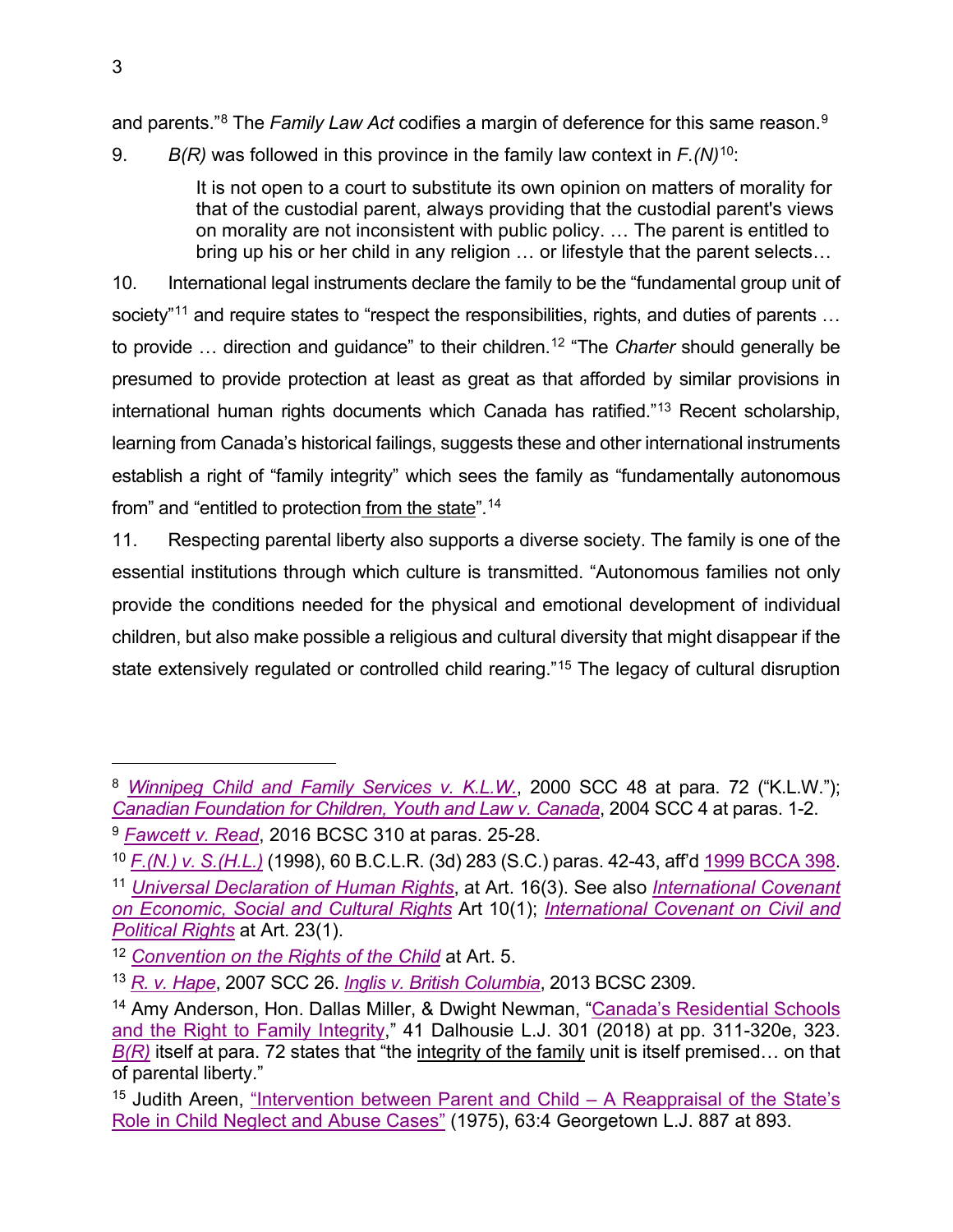from Canada's policies of residential schools and the '60's scoop' [16](#page-8-1) demonstrates how numerous separate state interventions simultaneously aggregate into lasting macro harms. Section 27 of the *Charter* requires s. 7 to be interpreted consistently with Canada's multicultural heritage, just as much as the religious and associational rights in s. 2. $^{\mathsf{17}}$  $^{\mathsf{17}}$  $^{\mathsf{17}}$ 

12. To receive s. 7 liberty protection under either of *B(R)*'s twin categories should require the parent to establish either that the subject matter is of "fundamental importance" (including decisions protected by sections 2, 7, and 15 of the *Charter*), or that the decision instantiates the parent's values in the context of the child's "moral upbringing". "Moral upbringing" is broader than teaching and includes the practices and choices by which parents seek to give their children a moral upbringing in values such as resilience, perseverance, courage, adaptability, thrift, resourcefulness, responsibility, initiative, skill, empathy, humility, sustainability, and independence. It might include such choices as schooling, extra-curricular activities, diet, fasting, chores, sleep, spiritual practices, being home alone, traveling by car or bus, tattoos, curfews, dress, political engagement (such as voting, petitions, advocacy, and protests), driving, screen time, hygiene, employment, etc. The focus of this branch is on the forming of the child's moral character. The activity itself need not be as "fundamental" as medical care.

## <span id="page-8-0"></span>**B. Parental liberty is engaged by implied threats by the Director's delegates**

13. Parental liberty is clearly engaged when the Director obtains a child protection order under the *Act*. Parental liberty is equally engaged where the Director extracts parental compliance by threatening (even impliedly) to seek such an order.

14. It is the director's appointment under the *Act* which gives force to her demands or threats. Without the statute, the threat would carry no weight (or would be illegal). Per para. 65 of the reasons below, the parent submits to the demand only because of the Director's statutory office and enforcement powers. "[T]he statute supplies the needed element of government action" for reviewability under s. 32 of the *Charter*. [18](#page-8-3) The demand is reviewable

<span id="page-8-2"></span><span id="page-8-1"></span><sup>16</sup> *[Final Report of the Truth and Reconciliation Commission of Canada](http://nctr.ca/assets/reports/Final%20Reports/Executive_Summary_English_Web.pdf)*; *["Indigenous](http://fns.bc.ca/wp-content/uploads/2017/01/Final-Report-of-Grand-Chief-Ed-John-re-Indig-Child-Welfare-in-BC-November-2016.pdf)  [Resilience, Connectedness, and Reunification"](http://fns.bc.ca/wp-content/uploads/2017/01/Final-Report-of-Grand-Chief-Ed-John-re-Indig-Child-Welfare-in-BC-November-2016.pdf)* ('Grand Chief Ed John report') at pp. 32-35  $17$  e.g. freedom of association in s. 2(d) also serves as a bulwark against state power: *[Mounted Police](https://scc-csc.lexum.com/scc-csc/scc-csc/en/item/14577/index.do)* at paras. 35, 56, 57, 62, 64.

<span id="page-8-3"></span><sup>18</sup> Peter Hogg, *Constitutional law of Canada*, 5e (Scarborough: Thomson/Carswell, 2007) (loose-leaf updated 2017, rel. 1) at p. 37–24. *[R. v. Conway](https://scc-csc.lexum.com/scc-csc/scc-csc/en/item/7863/index.do)*, 2010 SCC 22 at paras. 41-44.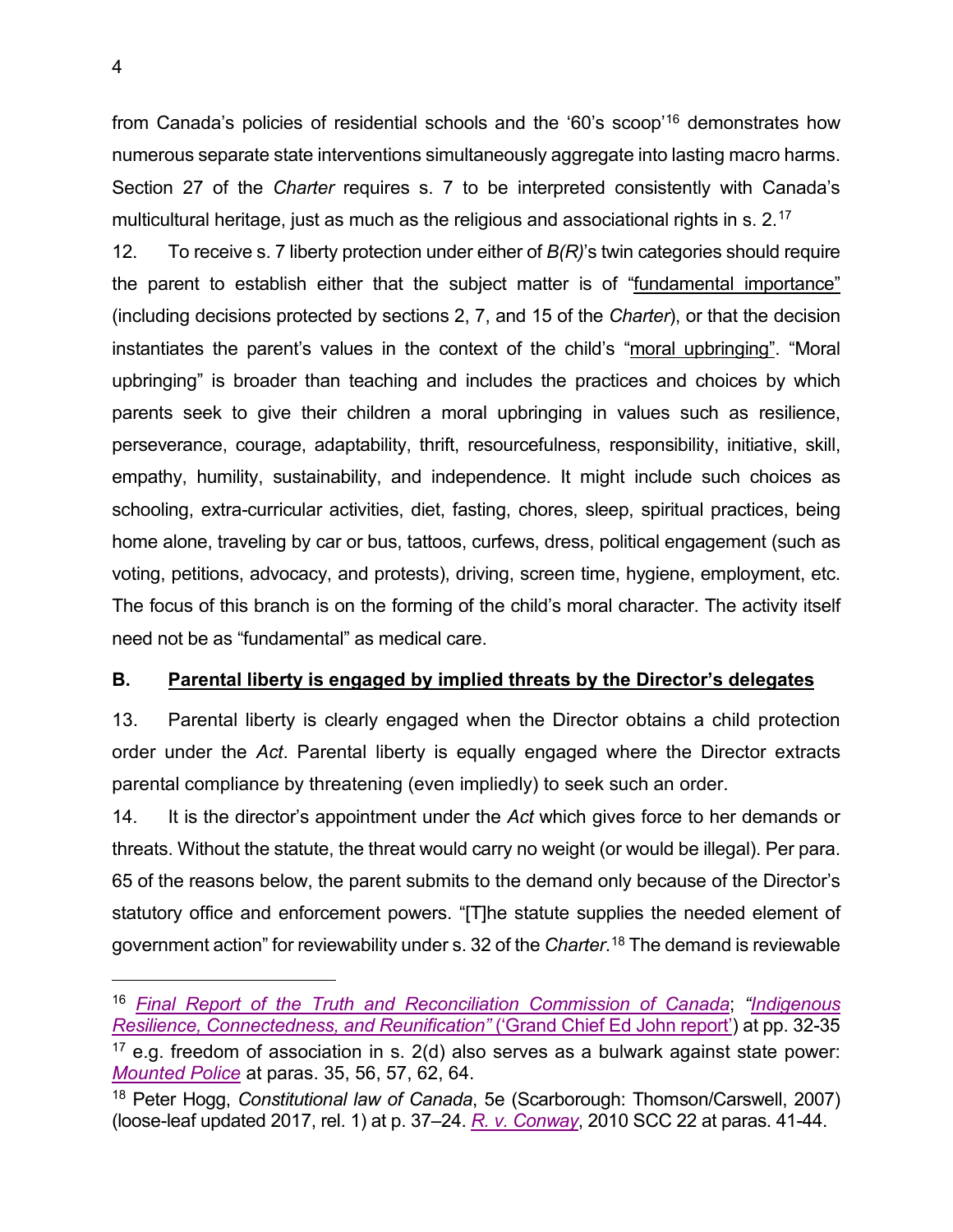under the *Charter* whether or not it is a "decision" for the purposes of the *Judicial Review Procedure Act*. The scope of *Charter* (as opposed to administrative law) review is set out in s. 32 of the *Charter* itself and cannot be narrowed by ordinary legislation. There is no Provincial Court proceeding in which the appellant can assert his *Charter* claim only because the Director proceeded by implied threat rather than by court application. The Director cannot rely on that very choice to avoid judicial review for *Charter* compliance. The court below retains jurisdiction in such situations.[19](#page-9-0)

15. Any other result would privilege form over substance and do an end run around a parent's *Charter* rights. The *Charter* would clearly apply in a supervision order application in Provincial Court to compel a change in parental practice. The *Charter* must equally apply if the Director gives the parent an ultimatum to make the same change, failing which the Director will seek a supervision order (i.e. an express threat). The same ought to be true of an implied threat where the Director tells a parent that they must "consent" to parent differently and that the matter is "non-negotiable." In all three cases the Director utilizes her appointment under the *Act* to achieve her objective of coercing a change in the parent's child-rearing approach. Parental liberty is engaged in the same way in each case. *B(R)* itself at para. 79 defines the liberty interest by reference to *Big M. Drug Mart*'s protection against state "coercion or constraint ... [including] indirect forms of control." The Director must not be permitted to escape *Charter* review by acting indirectly (i.e. by implied threats) rather than directly (by court application).

16. The justificatory standard required by the principles of fundamental justice should be the same in any of these three equally coercive courses of conduct: the child must be in need of protection within the meaning of the *Act*. [20](#page-9-1) If this standard is not met, the Director cannot insist on a 'consensual' Safety Plan or Family Development Response and then claim that there is nothing for a court to review for *Charter* compliance.

<span id="page-9-0"></span><sup>19</sup> *[L.S. v. British Columbia](http://canlii.ca/t/hqjnr)*, 2018 BCSC 255 at paras. 31-33. *K.L.W.* at para. 129.

<span id="page-9-1"></span><sup>20</sup> Continuing Legal Education BC "*Child, Family and Community Services Act Overview"* §III(F)(3) at p. 11.1.5-11.1.6: A supervision order under s. 29.1 is "essentially a court ordered safety plan" and "The Ministry must be able to establish that the child in question is in need of protection. It isn't enough that the social worker would like to be able to monitor the family." [emphasis added] This CLEBC paper was authored by the same Attorney General lawyer, Corinne Feenie, who is identified at para. 24 of the appellant's factum as the author of the legal opinion given in support of the 'age 10 rule'.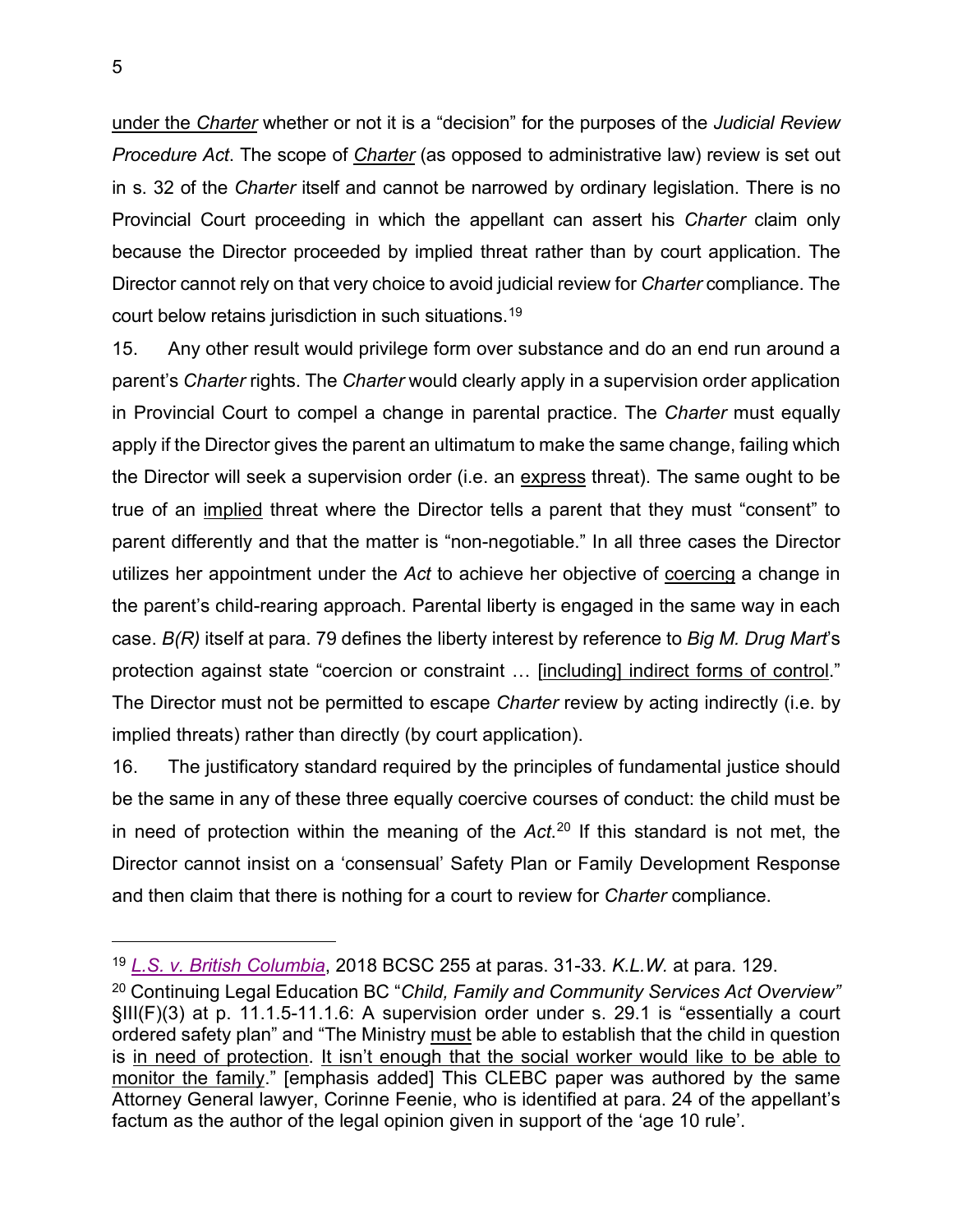# <span id="page-10-0"></span>**C. The Act authorizes only child protection, not parental regulation**

17. If "a statutory provision is capable of an interpretation that is constitutional and one that is not, then the courts should choose the construction that conforms with the Charter."<sup>[21](#page-10-1)</sup> Rightly interpreted in light of its text, context, and purpose,  $22$  and in light of the s. 7 parental liberty interest, the *Act* does not authorize the Director to overrule parenting decisions where children are not in need of protection.

18. Section 2(b) of the *Act* recognizes that "a family is the preferred environment for the care and upbringing of children." The Director's intervention powers apply only when a "child needs protection" within the meaning of s. 13 or when a child is facing "abuse, neglect and harm or threat of harm" within the meaning of s.  $2(a)^{23}$  $2(a)^{23}$  $2(a)^{23}$ . The Director is required to utilize the "le[ast] disruptive measures"<sup>[24](#page-10-4)</sup> in order to preserve family integrity. 19. The Hansard debates on the *Act* comprise 94 pages<sup>[25](#page-10-5)</sup>, much focusing on the inherent tension<sup>[26](#page-10-6)</sup> between the child's entitlement to protection from abuse on one hand, and the family's right to "self-determination" (10 mentions) and the statutory infringements of parents' "civil liberties" and "civil rights" (9 mentions) by state "intrusion" (15 mentions)<sup>[27](#page-10-7)</sup> on the other. The sponsoring minister stated as follows:

We are committed to taking the least intrusive measures that will be effective to protect the child. … [This bill] is not a guide for parenting. If parenting is working.... This [bill] is not to make judgments on the socioeconomic or cultural abilities of parents to parent. If your child is safe, healthy and secure, then this bill has no application to you. If you are functioning as a family and providing a nurturing environment -- not to make judgment on what or where that environment may be, or on what happens in that environment … [This bill] is to give recognition to the fact that there are different families in society today. There are many more single-parent families, and, yes, there are different ways of

<span id="page-10-1"></span><sup>21</sup> *[R. v. Ruzic](https://scc-csc.lexum.com/scc-csc/scc-csc/en/item/1861/index.do)*, 2001 SCC 24 at para. 26.

<span id="page-10-2"></span><sup>22</sup> *[R. v. Penunsi](https://scc-csc.lexum.com/scc-csc/scc-csc/en/item/17862/index.do)*, 2019 SCC 39, at para. 36.

<span id="page-10-3"></span><sup>23</sup> *[S. \(B.\) v. British Columbia](http://canlii.ca/t/1dz13)* (1998), 48 B.C.L.R. (3d) 107 (C.A.) ("*S.(B.)*")

<span id="page-10-4"></span><sup>&</sup>lt;sup>24</sup> Sections  $6(4)(a)$ ,  $30(1)(b)$ ,  $33(1)(d)$ ,  $35(1)(c)$ . This reflects [K.L.W.](https://scc-csc.lexum.com/scc-csc/scc-csc/en/item/1812/index.do) at para. 77.

<span id="page-10-5"></span><sup>&</sup>lt;sup>25</sup> British Columbia, Legislative Assembly, Official Report of Debates ("Hansard"),  $35<sup>th</sup>$ Parl., 3rd Sess., Vol. 16: June 7, 1994 [pp. [11529-11533,](https://www.leg.bc.ca/documents-data/debate-transcripts/35th-parliament/3rd-session/19940607am-Hansard-v16n4) [11546-11553\]](https://www.leg.bc.ca/documents-data/debate-transcripts/35th-parliament/3rd-session/19940607pm-Hansard-v16n5), June 9 [\[11697-](https://www.leg.bc.ca/documents-data/debate-transcripts/35th-parliament/3rd-session/19940609am-Hansard-v16n8) [11708,](https://www.leg.bc.ca/documents-data/debate-transcripts/35th-parliament/3rd-session/19940609am-Hansard-v16n8) [11721-11740\]](https://www.leg.bc.ca/documents-data/debate-transcripts/35th-parliament/3rd-session/19940609pm-Hansard-v16n8), June 16 [\[12017-12029,](https://www.leg.bc.ca/documents-data/debate-transcripts/35th-parliament/3rd-session/19940616am-Hansard-v16n14) [12034-12049\]](https://www.leg.bc.ca/documents-data/debate-transcripts/35th-parliament/3rd-session/19940616pm-Hansard-v16n15), June 20 [\[12097-12111\]](https://www.leg.bc.ca/documents-data/debate-transcripts/35th-parliament/3rd-session/19940620pm-Hansard-v16n17), [June 21,](https://www.leg.bc.ca/documents-data/debate-transcripts/35th-parliament/3rd-session/19940621pm-Hansard-v16n19) 1994. 4th Sess. Vol. 20: June 7, 1995 [p. [15109\]](https://www.leg.bc.ca/documents-data/debate-transcripts/35th-parliament/4th-session/19950607pm1-Hansard-v20n21), June 15 [\[15581-15586\]](https://www.leg.bc.ca/documents-data/debate-transcripts/35th-parliament/4th-session/19950615pm1-Hansard-v21n5), June 19 [\[15727-15730\]](https://www.leg.bc.ca/documents-data/debate-transcripts/35th-parliament/4th-session/19950619pm2-Hansard-v21n7), June 20 [\[15779\]](https://www.leg.bc.ca/documents-data/debate-transcripts/35th-parliament/4th-session/19950620pm1-Hansard-v21n9). Proclaimed in early 1996.

<span id="page-10-6"></span><sup>26</sup> A tension described by the Supreme Court of Canada at *[K.L.W.](https://scc-csc.lexum.com/scc-csc/scc-csc/en/item/1812/index.do)* at para. 76.

<span id="page-10-7"></span> $27$  Including the alternative forms of the word: "intrude" and "intrusive"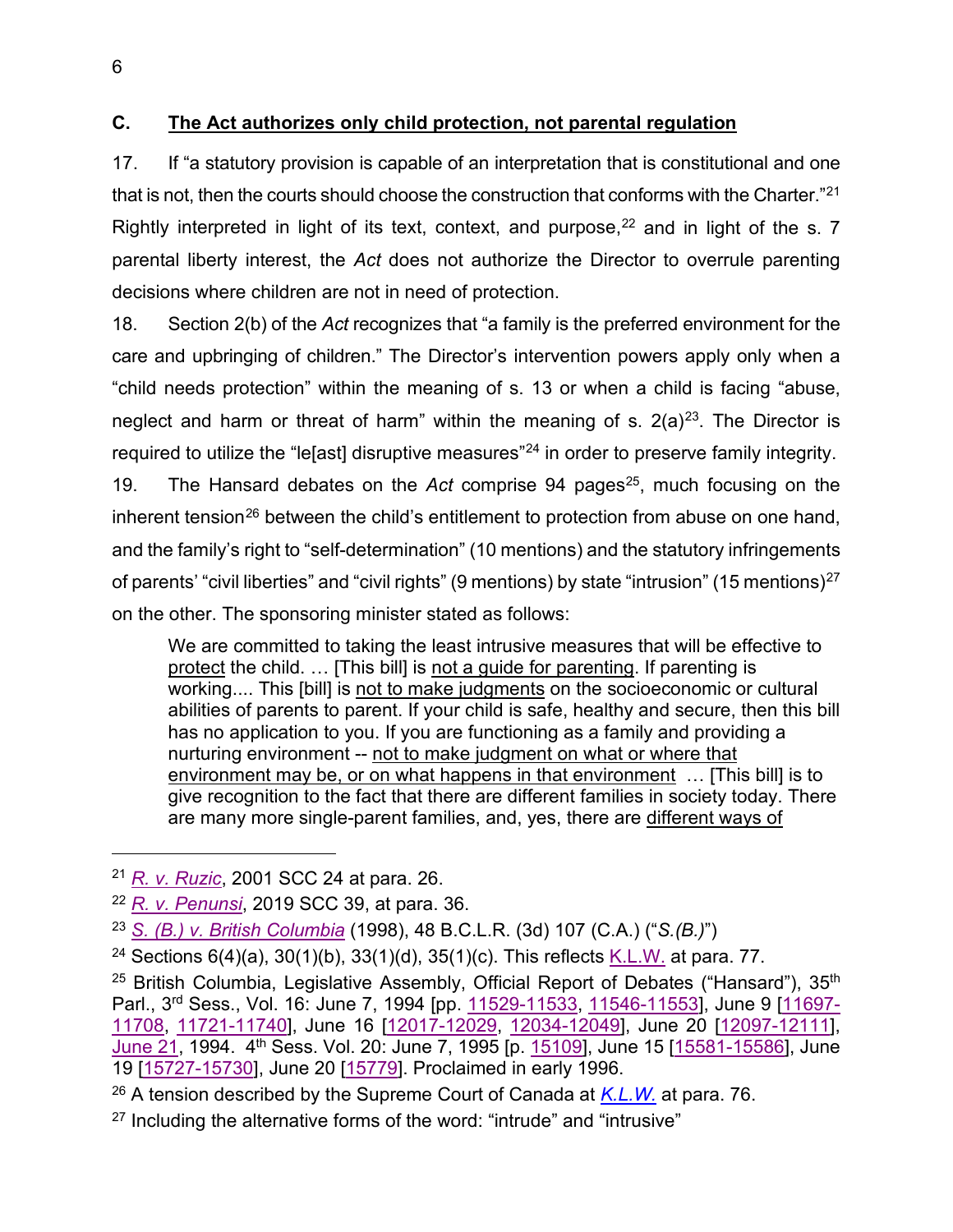parenting depending on what culture you come from. … the intent is not to intrude in the home … This bill is intended to give greater assurances to those who are responsible for protecting children. They now have a clear guide and very specific language. … We will know when a child is in need of protection ….[28](#page-11-0)

This legislation is not about parenting; this legislation is not about enforcing the state's view on parenting. [29](#page-11-1)

20. The high bar for state intervention in the *Act* reflects the fact that even well intended state interference in families has side effects – a high 'transaction cost'. Per the Supreme Court of Canada in *K.L.W.*: "Unnecessary disruptions of [the parent – child ] bond by the state have the potential to cause significant trauma to both the parent and the child."[30](#page-11-2) Even 'best case' removals are costly: "removal may be necessary in some cases, [but] it carries significant risks to the child in all cases" (even for short periods) and "removal has a profound effect on the child and family . . . that cannot be undone."<sup>[31](#page-11-3)</sup> Furthermore, despite best intentions, the Director has a statutorily reported track record of numerous tragic failures to protect children in care<sup>[32](#page-11-4)</sup> or out of care and receiving services<sup>33</sup>. Ironically, this track record makes parents more fearful of their children being taken, and thus overly compliant with the Director's demands, even where the parent knows their child is not in need of protection. The targets of the Director's attention are disproportionately poor, single mothers, disabled (particularly with mental health challenges), victims of domestic violence, and indigenous,

<span id="page-11-0"></span><sup>28</sup> Hansard, 35<sup>th</sup> Parl., 3<sup>rd</sup> Sess., Vol. 16; June 7, 1994 [pp. [11530,](https://www.leg.bc.ca/documents-data/debate-transcripts/35th-parliament/3rd-session/19940607am-Hansard-v16n4) [11552-11553\]](https://www.leg.bc.ca/documents-data/debate-transcripts/35th-parliament/3rd-session/19940607pm-Hansard-v16n5),

<span id="page-11-1"></span><sup>29</sup> Hansard, 35<sup>th</sup> Parl., 4<sup>th</sup> Sess. Vol. 20: [June 15, 1995 \[p. 15586\].](https://www.leg.bc.ca/documents-data/debate-transcripts/35th-parliament/4th-session/19950615pm1-Hansard-v21n5)

<span id="page-11-2"></span> $30$  [K.L.W.](https://scc-csc.lexum.com/scc-csc/scc-csc/en/item/1812/index.do) at para. 72; see also para. 124. Interfering with attachment can breach s. 7: *[Inglis](http://canlii.ca/t/g2d20)* at paras. 10, 647.

<span id="page-11-3"></span><sup>31</sup> C. Church, M. Mitchell, V. Sankaran, *Timely [Permanency or Unnecessary Removal?](https://www.americanbar.org/groups/public_interest/child_law/resources/child_law_practiceonline/child_law_practice/vol-36/may-june-2017/timely-permanency-or-unnecessary-removal--tips-for-advocates-for/)* (ABA Center on Children and the Law, 1 May 2017). Sankaran & Church, *[Easy Come,](https://scholarship.law.upenn.edu/cgi/viewcontent.cgi?article=1197&context=jlasc)  [Easy Go: The Plight of Children who Spend Less Than Thirty Days in Foster Care](https://scholarship.law.upenn.edu/cgi/viewcontent.cgi?article=1197&context=jlasc)*. Univ. Penn. J.L. 19.3 (2016) 207 at 210-213, 215. Council of Europe Parliamentary Assembly Doc. 14568 Committee on Social Affairs, *[Striking a balance between the best interest of](http://assembly.coe.int/nw/xml/XRef/Xref-XML2HTML-en.asp?fileid=24770&lang=en)  [the child and the need to keep families together](http://assembly.coe.int/nw/xml/XRef/Xref-XML2HTML-en.asp?fileid=24770&lang=en)* at para. 52 ("Striking a balance")

<span id="page-11-4"></span><sup>32</sup> *Representative for Children and Youth Act* reports: a) *[Too Many Victims: Sexualized](https://rcybc.ca/wp-content/uploads/2019/04/rcy_toomanyvictimsfinal.pdf)  [Violence in the Lives of Children and Youth in Care](https://rcybc.ca/wp-content/uploads/2019/04/rcy_toomanyvictimsfinal.pdf)* (Oct. 2016) and the five previous reports listed on page 2. b) *[Broken Promises: Alex's Story](https://rcybc.ca/wp-content/uploads/2019/04/rcy-brokenpromises-alexsstory-feb2017-lo_web-2.pdf)* (Feb. 2017); c) *[Who Protected Him?](https://rcybc.ca/wp-content/uploads/2019/05/who_protected_him.pdf)  How B.C.'s Child Welfare [System Failed One of Its Most Vulnerable Children](https://rcybc.ca/wp-content/uploads/2019/05/who_protected_him.pdf)* (Feb. 2013)

<span id="page-11-5"></span><sup>33</sup> *Representative for Children and Youth Act* [Annual Report 2018/19](https://rcybc.ca/wp-content/uploads/2019/10/rcy-arsp-2018-2019_final.pdf) (September 2019) Figures 5-11 at pages 29-33 (In-Mandate Critical Injuries and Deaths).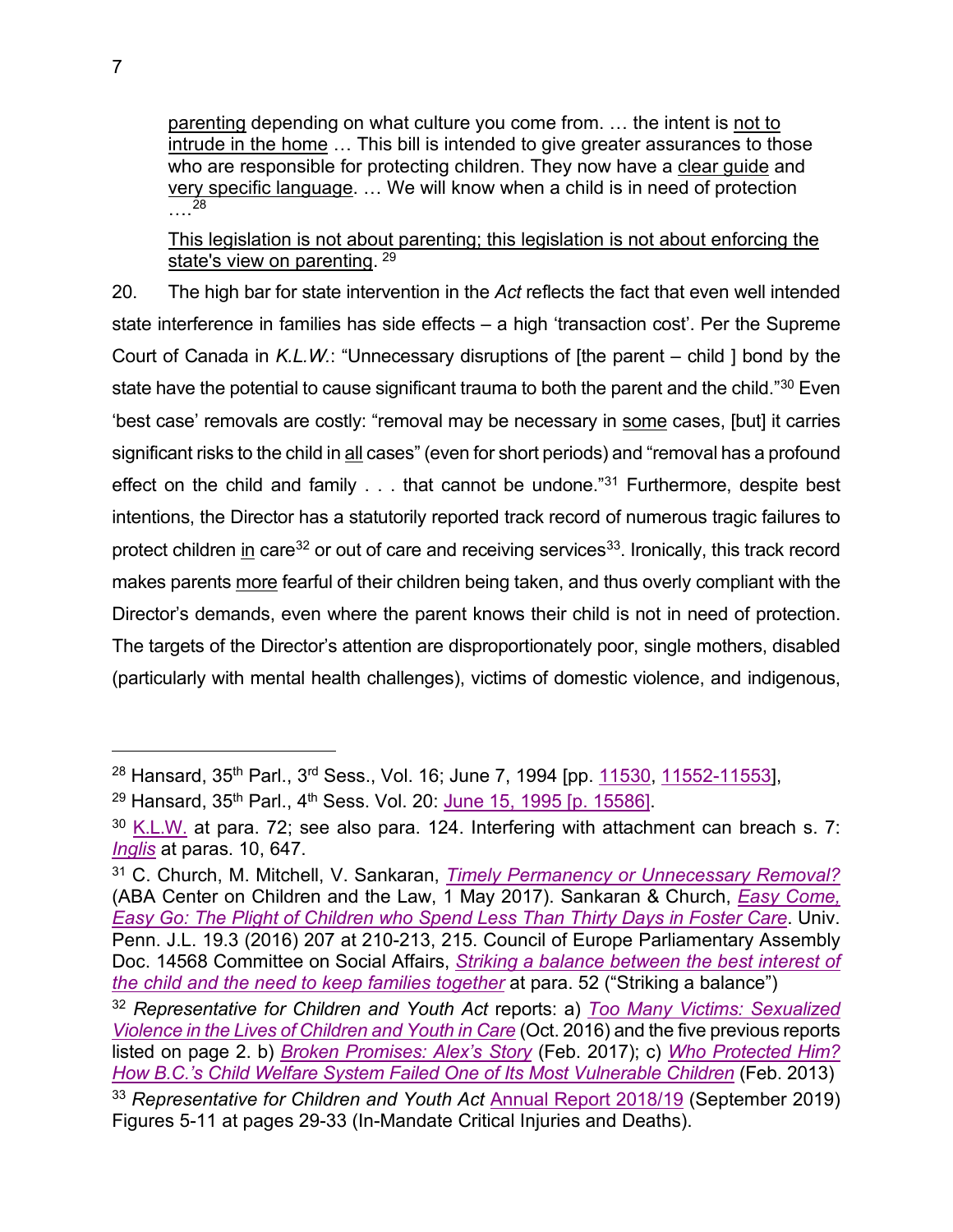and thus less able to contest a removal. [34](#page-12-1) Rules against children being left unsupervised (anywhere, even for short periods), will disproportionately impact these families.

21. To justify intervention, the situation in the family must be worse than the inherent risks of the intervention itself. All parents are flawed. All parents make mistakes. All children face varying degrees of risk inherent in life within their family. But the alternative risk of the state acting as parent is, in the overwhelming majority of cases, worse. The side effects and transaction cost of state intervention can be justified to avoid actual child abuse, neglect, and likely harm, but not to simply impose the Director's opinions or methods to 'correct' imperfect, or even mediocre, child-rearing. The *Act*'s purposes are achieved not by *more* intervention by the Director, but rather intervention *only where children are in need of protection*, which is the condition precedent in sections 28, 29.1, and 30 of the *Act*. Loose "safety concerns" are not enough.

22. The Director sometimes suffers negative publicity (or tort liability) in high-profile 'failure to intervene' cases.*[35](#page-12-2)* This could cause 'institutional drift' where risk aversion causes the Director to 'hedge' or 'insure against' future embarrassment by demanding parenting changes for children not in need of protection. If that should happen, this Court has a role in reiterating the carefully calibrated statutory line. No child protection scheme will prevent all harm, and children's best interest and parental liberty must not be sacrificed on the alter of perfection.<sup>[36](#page-12-3)</sup> Per K.L.W., "Children's interests appear on both sides of this balancing scale."[37](#page-12-4) The statutory balance should be respected. Per *B(R)* at para. 86, child protection actions should "arise only in exceptional cases."

# <span id="page-12-0"></span>**D. No residual authority to require parents to minimize risk**

23. The Director is commonly referred to as the 'Director of Child Protection' for a

<span id="page-12-2"></span><span id="page-12-1"></span><sup>34</sup> *[K.L.W.](https://scc-csc.lexum.com/scc-csc/scc-csc/en/item/1812/index.do)* at para. 72. Mosoff, Grant, Boyd, and Lindy: [Intersecting Challenges: Mothers](https://nextcanada.westlaw.com/Document/I883fd971faf811e9adfea82903531a62/View/FullText.html?listSource=Search&navigationPath=Search%2fv1%2fresults%2fnavigation%2fi0ad62d3400000171cd589eb65e12e2a9%3fNav%3dCAN_JOURNALS%26fragmentIdentifier%3dI883fd971faf811e9adfea82903531a62%26parentRank%3d0%26startIndex%3d1%26contextData%3d%2528sc.Search%2529%26transitionType%3dSearchItem&list=CAN_JOURNALS&rank=3&listPageSource=910398ed41e29324fa25f0246f03f7e4&originationContext=docHeader&contextData=(sc.Search)&transitionType=Document&needToInjectTerms=False&docSource=c9d660196dd84a729204e7486bfd1415)  [and Child Protection Law in BC](https://nextcanada.westlaw.com/Document/I883fd971faf811e9adfea82903531a62/View/FullText.html?listSource=Search&navigationPath=Search%2fv1%2fresults%2fnavigation%2fi0ad62d3400000171cd589eb65e12e2a9%3fNav%3dCAN_JOURNALS%26fragmentIdentifier%3dI883fd971faf811e9adfea82903531a62%26parentRank%3d0%26startIndex%3d1%26contextData%3d%2528sc.Search%2529%26transitionType%3dSearchItem&list=CAN_JOURNALS&rank=3&listPageSource=910398ed41e29324fa25f0246f03f7e4&originationContext=docHeader&contextData=(sc.Search)&transitionType=Document&needToInjectTerms=False&docSource=c9d660196dd84a729204e7486bfd1415) (2017) 50 UBC L. Rev 435. *[Striking a Balance](http://assembly.coe.int/nw/xml/XRef/Xref-XML2HTML-en.asp?fileid=24770&lang=en)* at para. 42. <sup>35</sup> A trajectory noted in Europe: *[Striking a balance](http://assembly.coe.int/nw/xml/XRef/Xref-XML2HTML-en.asp?fileid=24770&lang=en)* at para. 42 (third bullet). Unfortunately, headlines are rarely made when the Director apprehends a child who is subsequently found to not have been in need of protection, despite the harm to the child of what is found, in retrospect, to have been a wrongful removal.

<span id="page-12-3"></span><sup>36</sup> This was fatal in *[Inglis](http://canlii.ca/t/g2d20)* at para. 12(b) where the administrative actor had "adopted a standard, a guarantee of safety, that he acknowledged was impossible to meet, one that was inappropriate given the constitutional issues implicated by the decision".

<span id="page-12-4"></span><sup>37</sup> At para. 48. To similar effect see *[G\(J\)](https://scc-csc.lexum.com/scc-csc/scc-csc/en/item/1725/index.do)* at para. 76.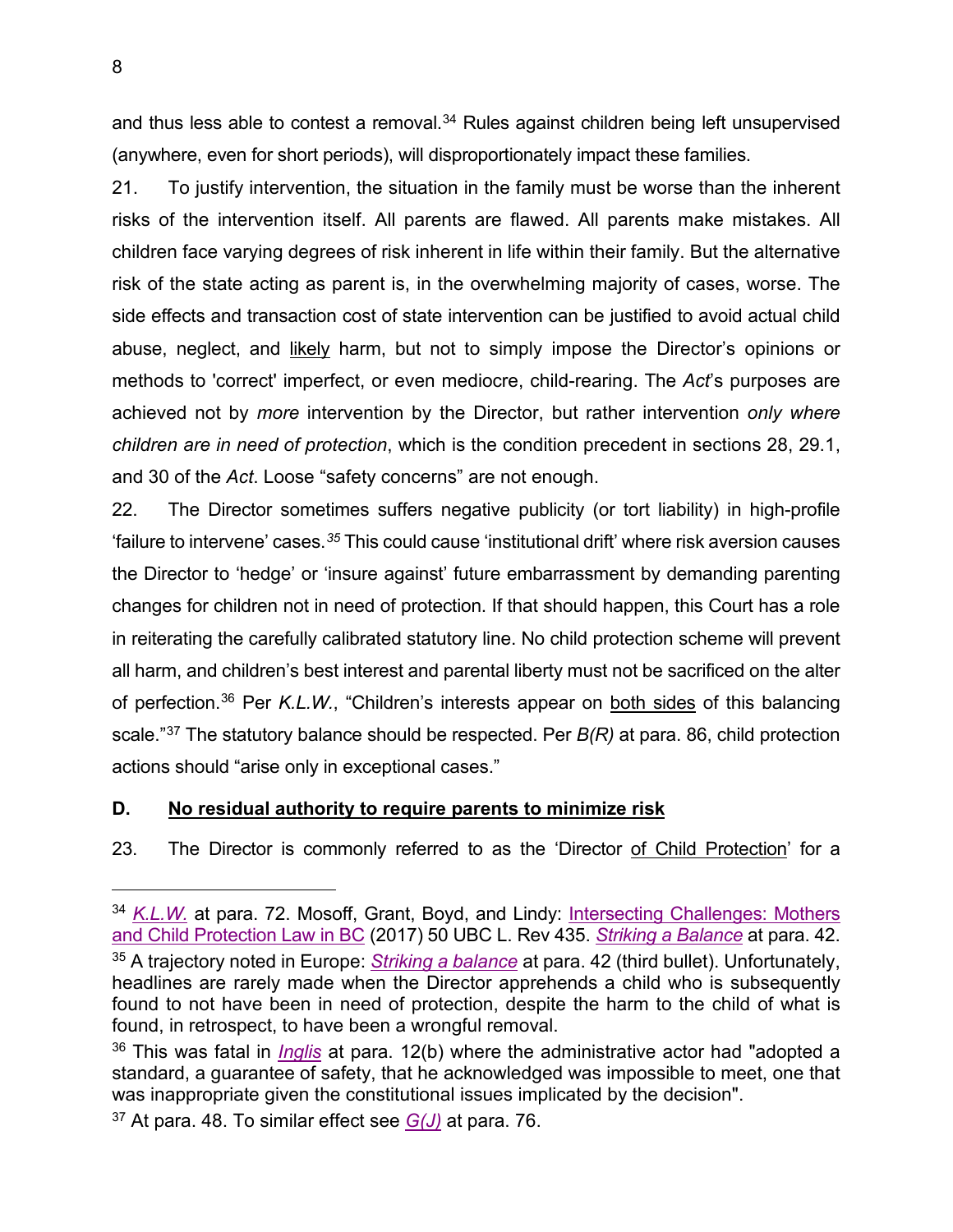reason[.38](#page-13-0) The *Act*, particularly when interpreted through s. 7, does not grant the Director:

- a) A rule-making power such as under the *Workers Compensation Act* to impose 'parenting policies', such as those recommended by the Canada Safety Council<sup>39</sup>, even in the name of marginally improving safety; or
- b) A supervisory power to second-guess parenting decisions on a "case-bycase" basis where the Director takes a different view of the child's best interest. The director is not a 'Superintendent of Parents.'

24. If the Director could impose, either in general or on a "case-by-case" or "child specific" basis, through implied threats of child protection proceedings eliciting "consent"<sup>40</sup>, a *de facto* policy against children under the age of 10 taking public transit and/or being unsupervised anywhere (even for short periods), then she could interfere in nearly any parenting decision. Life is inherently risky, and most activities of value to moral upbringing carry elevated physical and/or emotional risks: ice hockey, rugby, gymnastics, wilderness camping, driving to any of these activities, jumping on a trampoline, piano lessons and exams, fine arts auditions and public performances, being the new kid in school due to a family move, playing in the back yard or running an errand a few blocks away while a parent cooks dinner inside, biking in the cul-de-sac or quiet neighbourhood streets, taking public transit alone, walking to a friend's house, martial arts, and so on. Children often feel a measure of apprehension when facing a new challenge, learning a new skill, shouldering a new responsibility, or starting a new program. This does not mean they are in need of protection. Working through these feelings is often part of the parent's objective in gently pushing the child to their 'growth edge.' Per *B(R)* at para. 86, "we must accept that parents can, at times, make decisions contrary to their children's wishes."

25. The level of risk for all of the examples in the previous paragraph falls well below the 'likely harm' standard in s. 13 of the *Act* – a risk estimated at around 10% by this Court in S.(B) – and well below the likelihood of harm in the example described in the Hansard debate about s. 13 of the *Act* (proof that a parent had abused another sibling)<sup>41</sup>. If the

<span id="page-13-0"></span><sup>38</sup> E.g. ["Child Protection Services in BC" \(BC Government website\).](https://www2.gov.bc.ca/gov/content/safety/public-safety/protecting-children)

<span id="page-13-1"></span> $39$  A body with no legal authority or statutory mandate.

<span id="page-13-2"></span><sup>40</sup> Identified as a problem in Europe as well: *[Striking a Balance](http://assembly.coe.int/nw/xml/XRef/Xref-XML2HTML-en.asp?fileid=24770&lang=en)* at para. 47.

<span id="page-13-3"></span><sup>&</sup>lt;sup>41</sup> Hansard,  $35<sup>th</sup>$  Parl.,  $3<sup>rd</sup>$  Sess., Vol. 16: [June 9, 1994 p. 11734:](https://www.leg.bc.ca/documents-data/debate-transcripts/35th-parliament/3rd-session/19940609pm-Hansard-v16n8) "her sister has [been abused] and that parent remains in the home… it's safe to predict that the other is at risk as well."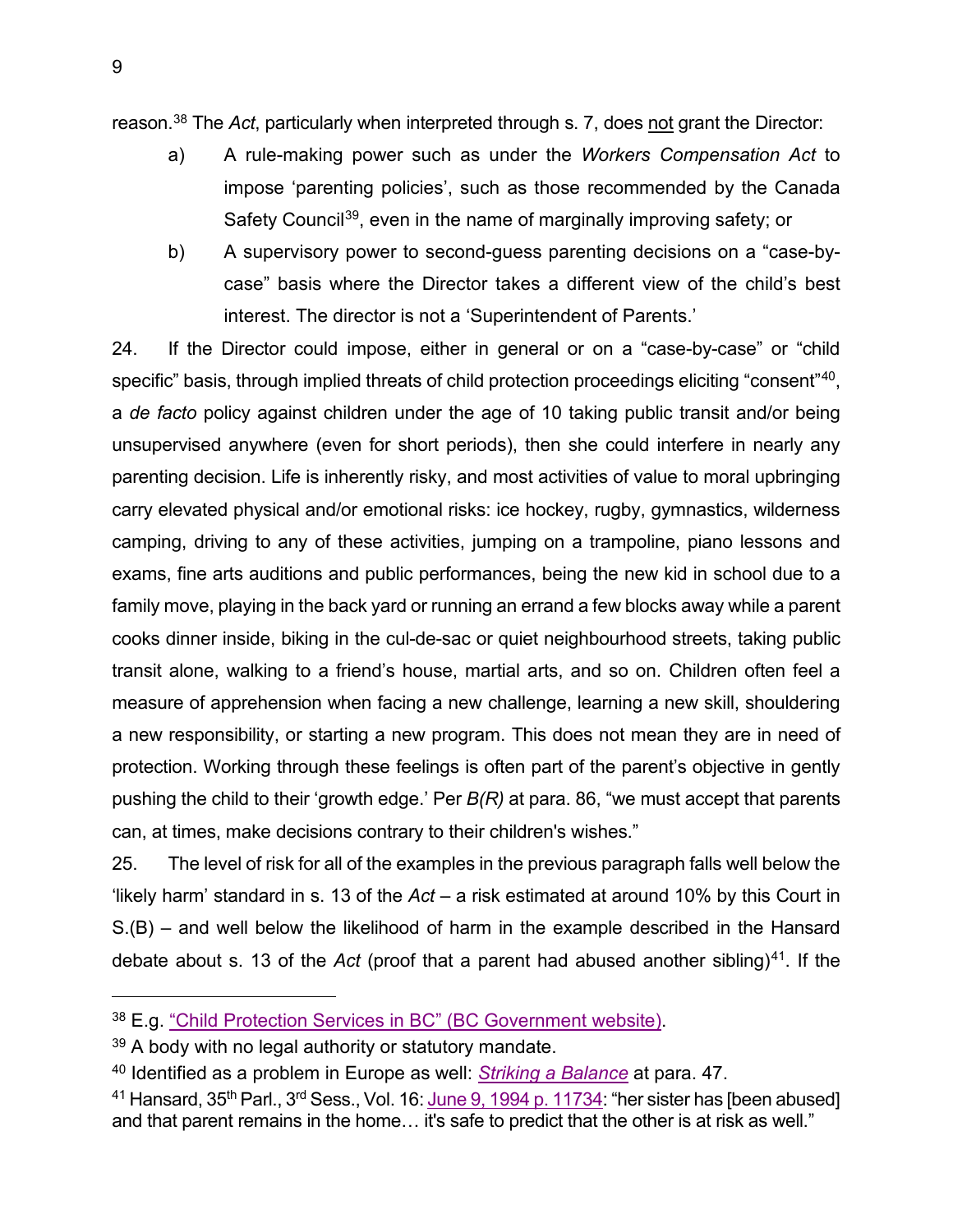Director is given jurisdiction to overrule these decisions, her risk averse mindset may result in a 'race to the [risk] bottom' where children miss valuable opportunities for development and moral formation. It will also make demoralized parents 'walk on eggshells' for fear of a report to the Director, and will lead to the homogenization of families.

26. The child's "entitle[ment] to be protected from abuse, neglect and harm or threat of harm" under s. 2(a) of the *Act* is not an upbringing of minimal possible risk. Much like the criminal law, the *Act* serves as a floor of what society can tolerate – the "socially acceptable threshold": *B(R)* at para. 86. Much of parenting is balancing the costs (time, energy, and financial) and inherent risks of various activities with their long term benefits. Parents must be free to make these assessments and decisions based on their "appreciate[ion of] the best interests of their children" (*B(R)*), and within the realities and constraints of their own family, including the number, ages, and needs of siblings; the number of parents and their capacities and work schedules; and the family's financial means. The *Charter*, common law, and the *Act* assign this responsibility squarely to parents, not to the Director. *Young v. Young* noted in a related context: "A custody award is a matter of whose decisions to prefer, as opposed to which decisions to prefer."42

27. The Director has no jurisdiction to use implied threats of child protection actions to coerce a parent on the basis that a different child rearing approach or parenting decision would further reduce an already remote risk. That is neither authorized by the *Act*, nor permitted by s. 7 of the *Charter*.

# **PART 4 – NATURE OF ORDER SOUGHT**

<span id="page-14-0"></span>28. These interveners seek to present oral argument at the hearing of the appeal. They do not seek costs and ask that no order as to costs be made against them.

All of which is respectfully submitted at the City of Vancouver, Province of British Columbia, this  $4<sup>th</sup>$  day of May, 2020.

Jac  $\overline{\phantom{a}}$  ,  $\overline{\phantom{a}}$  ,  $\overline{\phantom{a}}$  ,  $\overline{\phantom{a}}$  ,  $\overline{\phantom{a}}$  ,  $\overline{\phantom{a}}$  ,  $\overline{\phantom{a}}$  ,  $\overline{\phantom{a}}$  ,  $\overline{\phantom{a}}$  ,  $\overline{\phantom{a}}$  ,  $\overline{\phantom{a}}$  ,  $\overline{\phantom{a}}$  ,  $\overline{\phantom{a}}$  ,  $\overline{\phantom{a}}$  ,  $\overline{\phantom{a}}$  ,  $\overline{\phantom{a}}$ 

Geoffrey Trotter, Counsel for the intervener Kids First Parent Association of Canada

<span id="page-14-1"></span><sup>42</sup> [1993] 4 S.C.R. 3 (L'Heureux-Dubé J.); followed in *[J.B. v. M.R.](http://canlii.ca/t/1p529)*, 1995 CanLII 6242 (NB CA) and *[Jewish Family and Child Services](http://canlii.ca/t/gr73g) v. H.R.G.*, 2016 ONCJ 262 at para. 42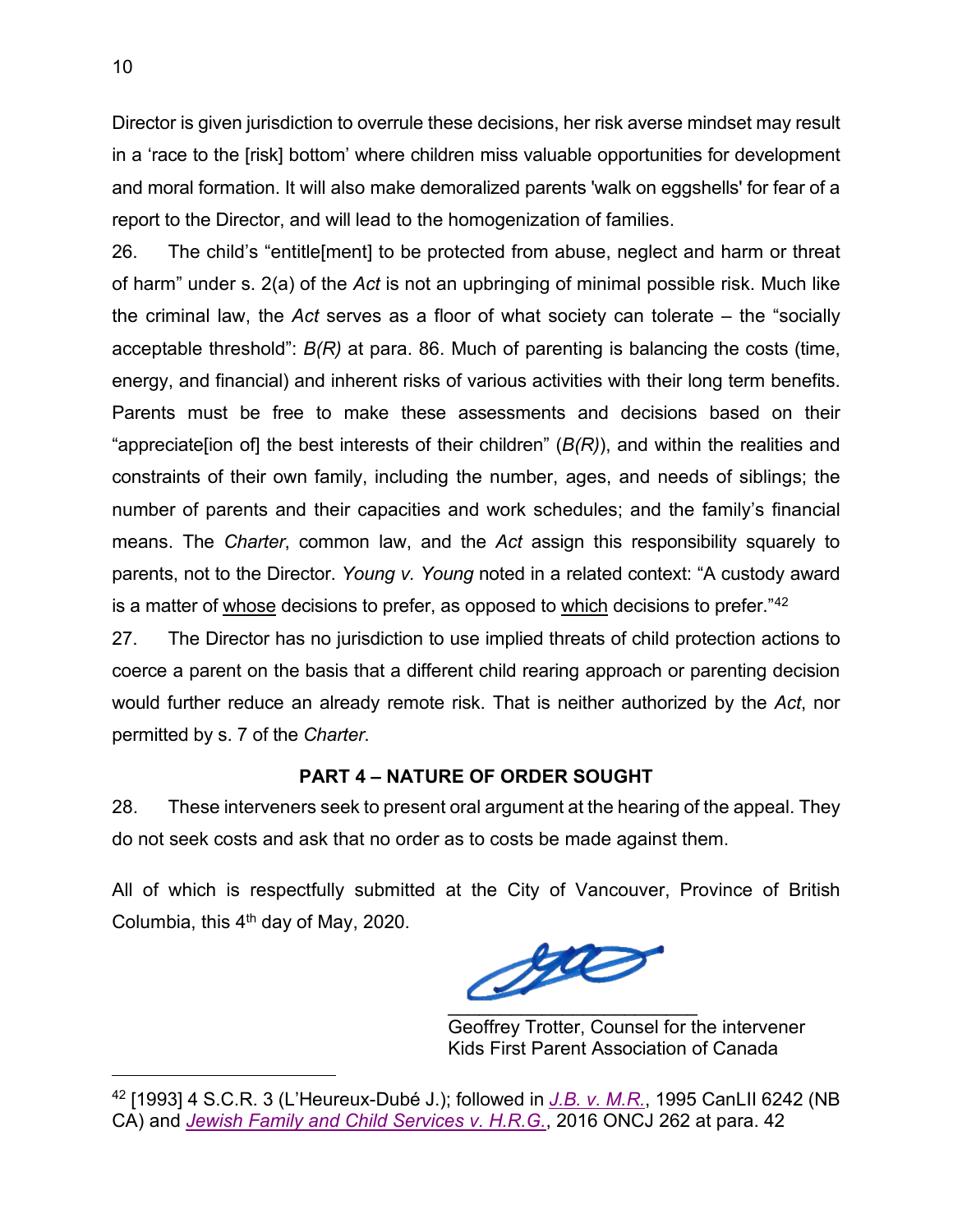# **LIST OF AUTHORITIES**

# <span id="page-15-0"></span>**Enactments**

| <b>ENACTMENT</b>                                                         | <b>SECTION/ARTICLE   FACTUM</b> | <b>PARAGRAPH</b> |
|--------------------------------------------------------------------------|---------------------------------|------------------|
| <b>Convention on the Rights of the Child</b>                             | 5                               | 10               |
| <b>International Covenant on Civil and Political</b><br><b>Rights</b>    | 23(1)                           | 10               |
| <b>International Covenant on Economic, Social</b><br>and Cultural Rights | 10(1)                           | 10               |
| <b>Universal Declaration of Human Rights</b>                             | 16                              | 10               |

# **Caselaw**

|                                                                          | <b>FACTUM</b>    |
|--------------------------------------------------------------------------|------------------|
| <b>AUTHORITIES</b>                                                       | <b>PARAGRAPH</b> |
| A.B. v. C.D., 2020 BCCA 11                                               | $\overline{2}$   |
| Alberta (Privacy Commissioner) v. University of Calgary, 2016 SCC        |                  |
| 53                                                                       | 6                |
| B.(R.) v. Children's Aid Society of Metropolitan Toronto, [1995] 1       | 2, 4, 5, 8, 9,   |
| S.C.R. 315                                                               | 12, 15, 22, 24   |
| Canadian Foundation for Children, Youth and Law v. Canada, 2004          |                  |
| SCC <sub>4</sub>                                                         | 8                |
| E.T. v Hamilton-Wentworth District School Board, 2017 ONCA 893           | 5                |
| F. (N.) v. S. (H.L.) (1998), 60 B.C.L.R. (3d) 283 (S.C.) aff'd 1999 BCCA |                  |
| 398.                                                                     | 9                |
| <b>Fawcett v. Read, 2016 BCSC 310</b>                                    | 8                |
| Godbout v. Longueuil (City), [1997] 3 SCR 844                            | $\overline{7}$   |
| <b>Hepton v. Maat, [1957] S.C.R. 606</b>                                 | 5                |
| Inglis v. British Columbia, 2013 BCSC 2309                               | 10, 20, 22       |
| J.B. v. M.R., 1995 CanLII 6242 (NB CA)                                   | 26               |
| Jewish Family and Child Services v. H.R.G., 2016 ONCJ 262                | 26               |
| L.S. v. British Columbia, 2018 BCSC 255                                  | 14               |
| Loyola High School v. Quebec, 2015 SCC 12                                | 6                |
| <b>Martin v. Duffel, [1950] S.C.R. 737</b>                               | 5                |
| <b>Mounted Police Association v. Canada, 2015 SCC 1</b>                  | 6, 11            |
| Mouvement laïque v. Saguenay, 2015 SCC 16                                | $\overline{7}$   |
| New Brunswick (Community Services) v. G. (J.), [1999] 3 SCR 46           | 3, 5, 22         |
| R. v. Malmo-Levine; R. v. Caine, 2003 SCC 74                             | $\overline{7}$   |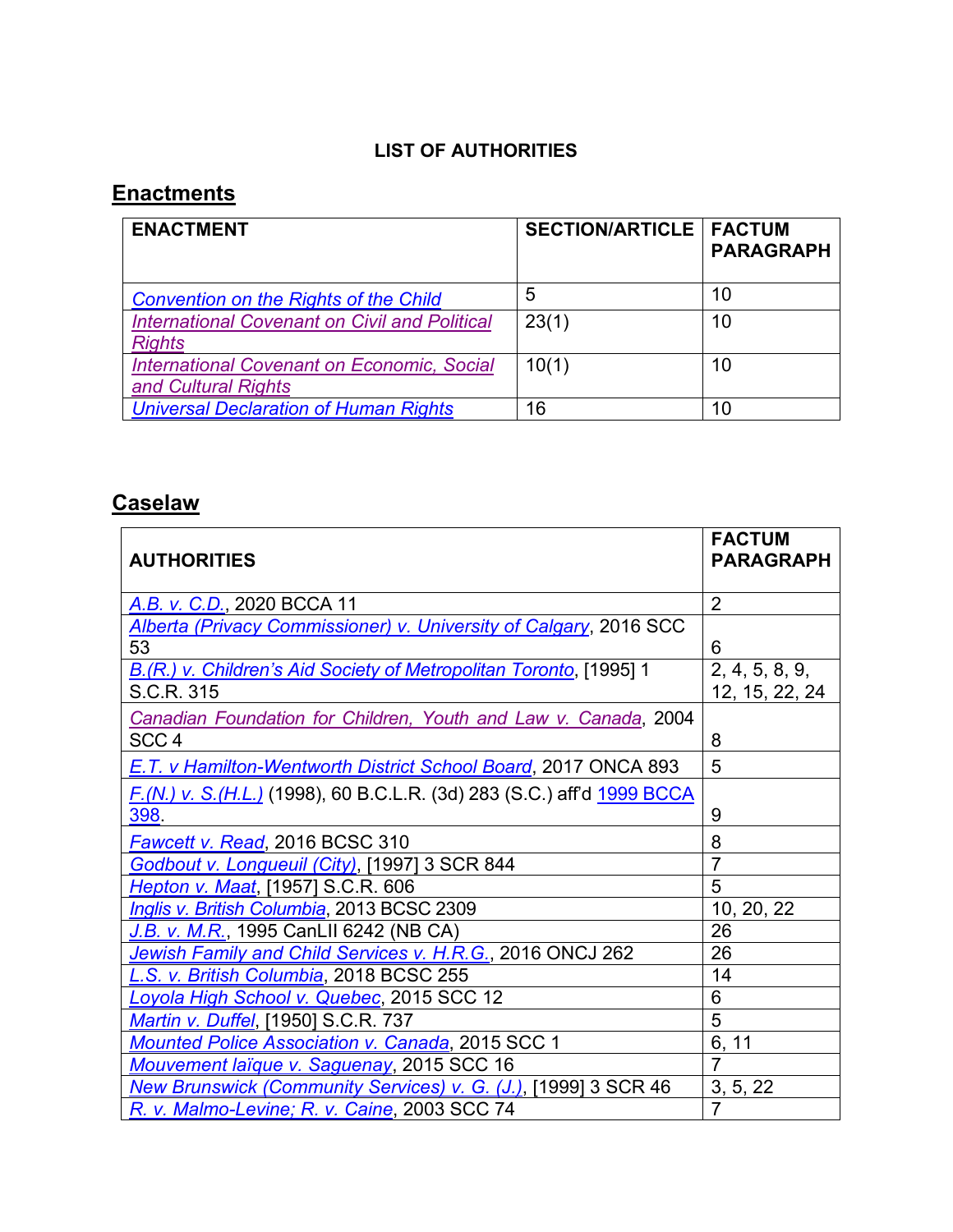| R. v. Conway, 2010 SCC 22                                        | 14             |
|------------------------------------------------------------------|----------------|
| R. v. Hape, 2007 SCC 26                                          | 10             |
| R. v. Penunsi, 2019 SCC 39                                       | 17             |
| R. v. Ruzic, 2001 SCC 24                                         | 17             |
| S. (B.) v. British Columbia (1998), 48 B.C.L.R. (3d) 107 (C.A.)  | 18, 25         |
|                                                                  | 8, 14, 18, 19, |
| <b>Winnipeg Child and Family Services v. K.L.W., 2000 SCC 48</b> | 20, 22         |
| Young v. Young, [1993] 4 S.C.R. 3                                | 26             |

# **Other (secondary sources)**

| <b>SOURCE</b>                                                                                                                                                                                                                                                                                                                                                                                                                                                      | <b>PARAGRAPH</b> |
|--------------------------------------------------------------------------------------------------------------------------------------------------------------------------------------------------------------------------------------------------------------------------------------------------------------------------------------------------------------------------------------------------------------------------------------------------------------------|------------------|
| Amy Anderson, Hon. Dallas Miller, & Dwight Newman, "Canada's<br>Residential Schools and the Right to Family Integrity," 41 Dalhousie<br>L.J. 301 301 (2018)                                                                                                                                                                                                                                                                                                        | 10               |
| Areen, Judith, "Intervention between Parent and Child - A Reappraisal<br>of the State's Role in Child Neglect and Abuse Cases" (1975), 63:4<br>Georgetown L.J. 887 at 893.                                                                                                                                                                                                                                                                                         | 11               |
| British Columbia, Legislative Assembly, Official Report of Debates<br>("Hansard"), 35 <sup>th</sup> Parl., 3 <sup>rd</sup> Sess., Vol. 16: June 7, 1994 [pp. 11529-<br>11533, 11546-11553], June 9 [11697-11708, 11721-11740], June 16<br>[12017-12029, 12034-12049], June 20 [12097-12111], June 21, 1994.<br>4 <sup>th</sup> Sess. Vol. 20: June 7, 1995 [p. 15109], June 15 [15581-15586],<br>June 19 [15727-15730], June 20 [15779]. Proclaimed in early 1996. | 19, 25           |
| C. Church, M. Mitchell, V. Sankaran, Timely Permanency or<br><b>Unnecessary Removal?</b> (American Bar Association Center on<br>Children and the Law, 1 May 2017).                                                                                                                                                                                                                                                                                                 | 20               |
| Continuing Legal Education BC "Child, Family and Community<br>Services Act - Overview"                                                                                                                                                                                                                                                                                                                                                                             | 16               |
| Council of Europe Parliamentary Assembly Doc. 14568 Committee on<br>Social Affairs, <i>Striking a balance between the best interest of the child</i><br>and the need to keep families together                                                                                                                                                                                                                                                                     | 20, 21, 24       |
| Halsbury's Laws of Canada - Constitutional Law (Charter of Rights)<br>Dwight Newman; HCHR-57; §VIII(2)(3)                                                                                                                                                                                                                                                                                                                                                          | $\overline{7}$   |
| Hogg, Constitutional law of Canada, 5e (Scarborough:<br>Peter<br>Thomson/Carswell, 2007) (loose-leaf updated 2017, rel. 1) at p. 37–24                                                                                                                                                                                                                                                                                                                             | 14               |
| "Indigenous Resilience, Connectedness, and Reunification" ('Grand<br>Chief Ed John report')                                                                                                                                                                                                                                                                                                                                                                        | 11               |
| Mosoff, Grant, Boyd, and Lindy: <b>Intersecting Challenges: Mothers and</b><br>Child Protection Law in BC (2017) 50 UBC L. Rev 435.                                                                                                                                                                                                                                                                                                                                | 20               |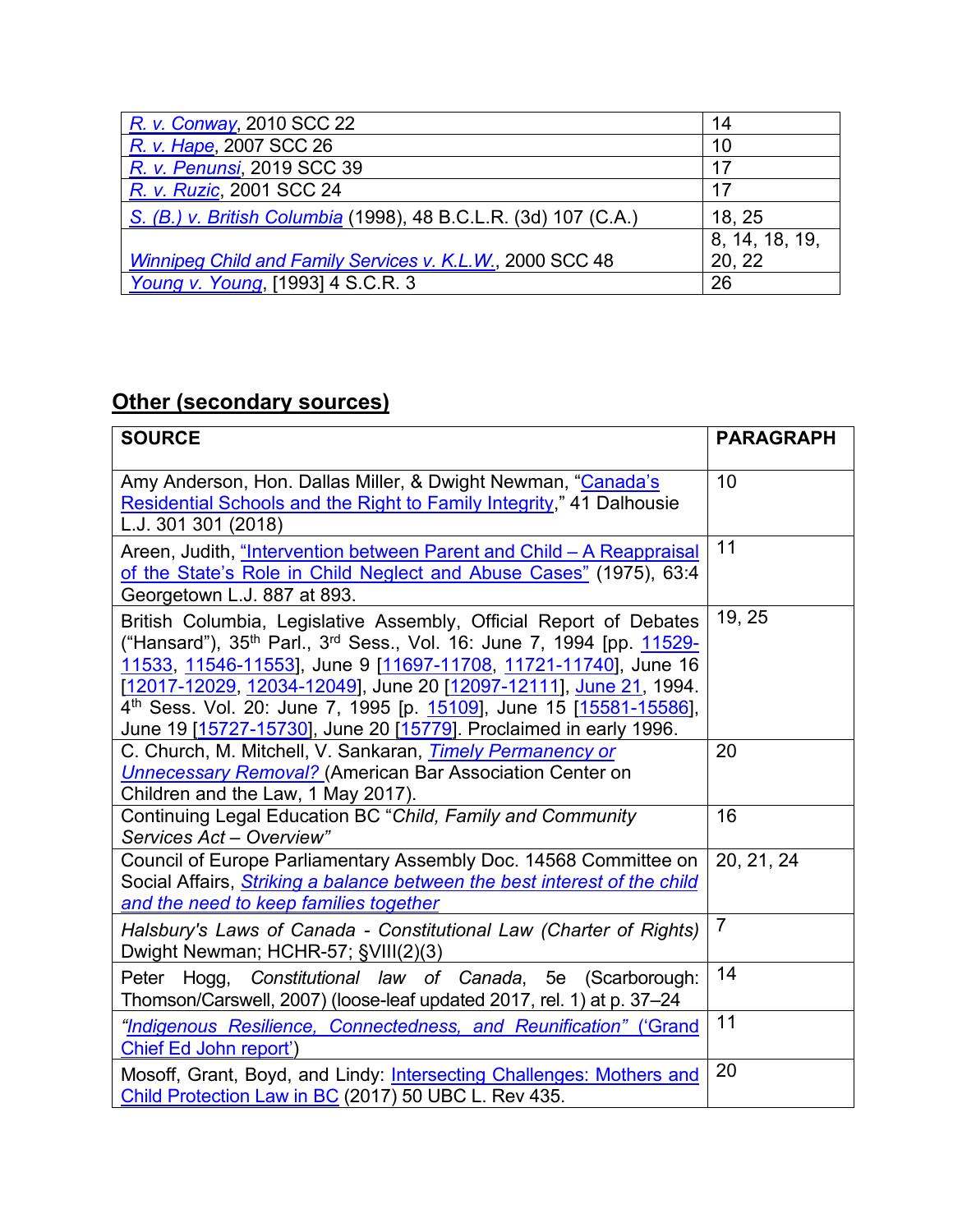| Representative for Children and Youth <b>Annual Report 2018/19</b><br>(September 2019)                                                                                                                | 20 |
|-------------------------------------------------------------------------------------------------------------------------------------------------------------------------------------------------------|----|
| Representative for Children and Youth Broken Promises: Alex's Story<br>(Feb. 2017)                                                                                                                    | 20 |
| Representative for Children and Youth Too Many Victims: Sexualized<br>Violence in the Lives of Children and Youth in Care (Oct. 2016)                                                                 | 20 |
| Representative for Children and Youth Who Protected Him? How B.C.'s<br>Child Welfare System Failed One of Its Most Vulnerable Children (Feb.<br>2013)                                                 | 20 |
| Sankaran & Church, <b>Easy Come, Easy Go: The Plight of Children</b><br>who Spend Less Than Thirty Days in Foster Care. Univ. Penn. J.L.<br>19.3 (2016) 207 at 210-213, 215.                          | 20 |
| Truth and Reconciliation Commission of Canada, <i>Honouring the Truth</i> ,<br>Reconciling for the Future: Summary of the Final Report of the Truth and<br><b>Reconciliation Commission of Canada</b> | 11 |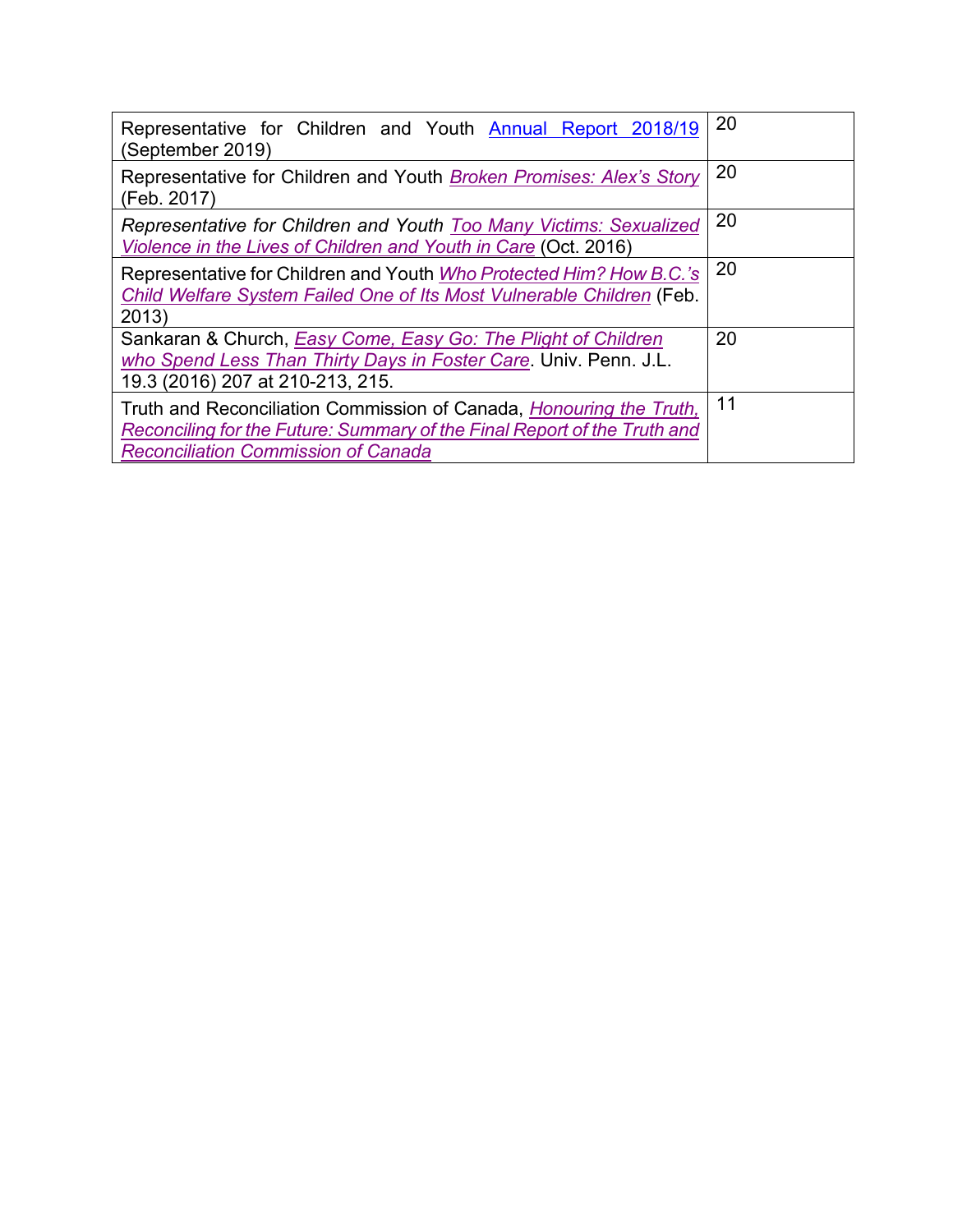# **APPENDIX: ENACTMENTS**

## <span id="page-18-0"></span>*Convention on the Rights of the Child*

## **Preamble**

The States Parties to the present Convention, … Convinced that the family, as the fundamental group of society and the natural environment for the growth and well-being of all its members and particularly children, should be afforded the necessary protection and assistance so that it can fully assume its responsibilities within the community,

## **Article 5**

States Parties shall respect the responsibilities, rights and duties of parents or, where applicable, the members of the extended family or community as provided for by local custom, legal guardians or other persons legally responsible for the child, to provide, in a manner consistent with the evolving capacities of the child, appropriate direction and guidance in the exercise by the child of the rights recognized in the present Convention.

# *International Covenant on Civil and Political Rights (ICCPR)*

## **Article 23**

1. The family is the natural and fundamental group unit of society and is entitled to protection by society and the State.

# *International Covenant on Economic, Social and Cultural Rights*

# **Article 10**

The States Parties to the present Covenant recognize that: